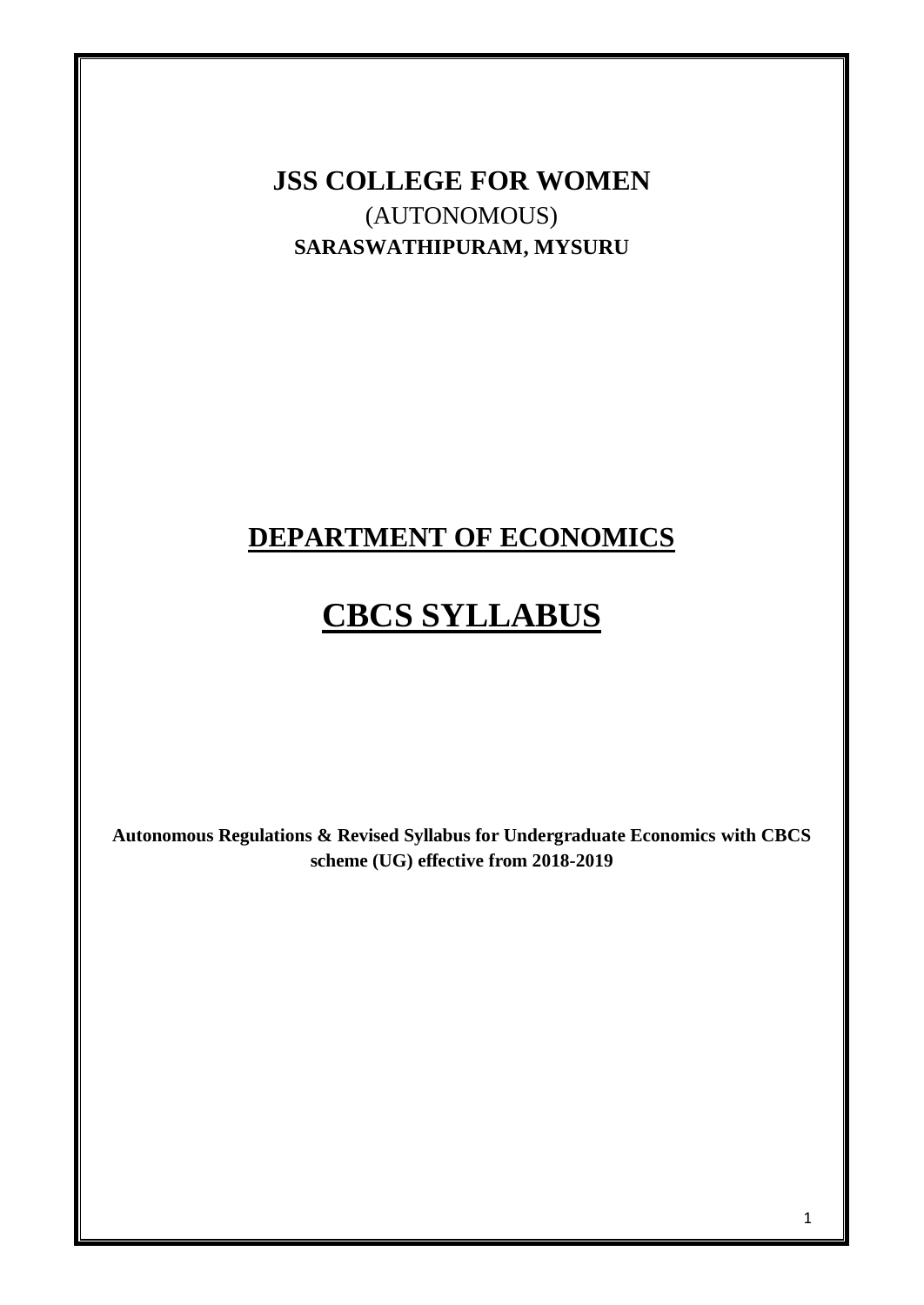# **JSS COLLEGE FOR WOMEN**

#### **(AUTONOMOUS) SARASWATHIPURAM, MYSURU-09**

### **DEPARTMENT OF ECONOMICS**

# **U.G. Programme Course Structure under CBCS (Scheme of Syllabus from 2018-2019)**

| Paper                   | <b>Sem</b>   | Paper                | Course                                                  | <b>Teaching</b> | <b>Credit</b>    | I.A          | <b>Theory</b> | <b>Total</b> |
|-------------------------|--------------|----------------------|---------------------------------------------------------|-----------------|------------------|--------------|---------------|--------------|
| N <sub>0</sub>          |              | Code                 |                                                         | <b>Hours</b>    |                  | <b>Marks</b> | <b>Exam</b>   | <b>Marks</b> |
|                         |              |                      |                                                         | Per week        |                  |              |               |              |
|                         |              |                      |                                                         | (Lecture+       |                  |              |               |              |
|                         |              |                      |                                                         | Tutorial)       |                  |              |               |              |
| $\mathbf{1}$            | $\mathbf I$  | Core - 1             | <b>Principles of</b>                                    | 6 hours         |                  |              |               |              |
|                         |              |                      | <b>Micro Economics-I</b>                                | $(5+1)$         | 6                | 30           | 70            | 100          |
|                         |              |                      |                                                         |                 |                  |              |               |              |
| $\boldsymbol{2}$        | $\mathbf{I}$ | Core - II            | Principles of                                           | 6 hours         |                  |              |               |              |
|                         |              |                      | <b>Micro Economics-II</b>                               | $(5+1)$         | 6                | 30           | 70            | 100          |
|                         |              |                      |                                                         |                 |                  |              |               |              |
| $\overline{\mathbf{3}}$ | III          | Core -               | <b>Principles of</b>                                    | 6 hours         |                  |              |               |              |
|                         |              | III                  | <b>Macro Economics-I</b>                                | $(5+1)$         | 6                | 30           | 70            | 100          |
|                         |              |                      |                                                         |                 |                  |              |               |              |
| $\overline{\mathbf{4}}$ | IV           | Core - IV            | <b>Principles of</b>                                    | 6 hours         |                  |              |               |              |
|                         |              |                      | <b>Macro Economics-II</b>                               | $(5+1)$         | 6                | 30           | 70            | 100          |
|                         |              |                      |                                                         |                 |                  |              |               |              |
|                         |              |                      | *DSE- Discipline Specific Elective-One of the following |                 |                  |              |               |              |
| 5                       | $\mathbf{V}$ | $DSE - 1$            | <b>Economics of</b>                                     | 6 hours         |                  |              |               |              |
|                         |              |                      | <b>Development</b>                                      | $(5+1)$         | 6                | 30           | 70            | 100          |
|                         |              |                      |                                                         |                 |                  |              |               |              |
| 6                       | $\mathbf{V}$ | $DSE - 2$            | <b>Money and Banking</b>                                | 6 hours         | 6                | 30           | 70            | 100          |
|                         |              |                      |                                                         | $(5+1)$         |                  |              |               |              |
| $\overline{7}$          | $\mathbf{V}$ | $DSE-3$              | <b>Environmental</b>                                    | 6 hours         |                  |              |               |              |
|                         |              |                      | <b>Economics</b>                                        | $(5+1)$         | 6                | 30           | 70            | 100          |
|                         |              |                      |                                                         |                 |                  |              |               |              |
|                         |              |                      | *DSE- Discipline Specific Elective-One of the following |                 |                  |              |               |              |
| 8                       | VI           | $DSE - 4$            | <b>Economic</b>                                         | 6 hours         |                  |              |               |              |
|                         |              |                      | <b>Development Policy</b>                               | $(5+1)$         | 6                | 30           | 70            | 100          |
|                         |              |                      | In India                                                |                 |                  |              |               |              |
|                         |              |                      |                                                         |                 |                  |              |               |              |
| 9                       | <b>VI</b>    | $DSE - 5$            | <b>Economic History of</b>                              | 6 hours         |                  |              |               |              |
|                         |              |                      | India-1857-1947                                         | $(5+1)$         | 6                | 30           | 70            | 100          |
|                         |              |                      |                                                         |                 |                  |              |               |              |
| 10                      | VI           | $\bf{DSE}-6$         | <b>Public Finance</b>                                   | 6 hours         |                  |              |               |              |
|                         |              |                      |                                                         | $(5+1)$         | 6                | 30           | 70            | 100          |
|                         |              | *GE-Generic Elective |                                                         |                 |                  |              |               |              |
| 11                      | $\mathbf{V}$ | $GE - 1$             | <b>Introduction to</b>                                  | 2 hours         |                  |              |               |              |
|                         |              |                      | <b>Economics</b>                                        | $(1+1)$         | $\boldsymbol{2}$ | 15           | 35            | 50           |
|                         |              |                      |                                                         |                 |                  |              |               |              |
| 12                      | VI           | $GE-2$               | Money and public                                        | 2 hours         | $\boldsymbol{2}$ | 15           | 35            | 50           |
|                         |              |                      | <b>Finance</b>                                          | $(1+1)$         |                  |              |               |              |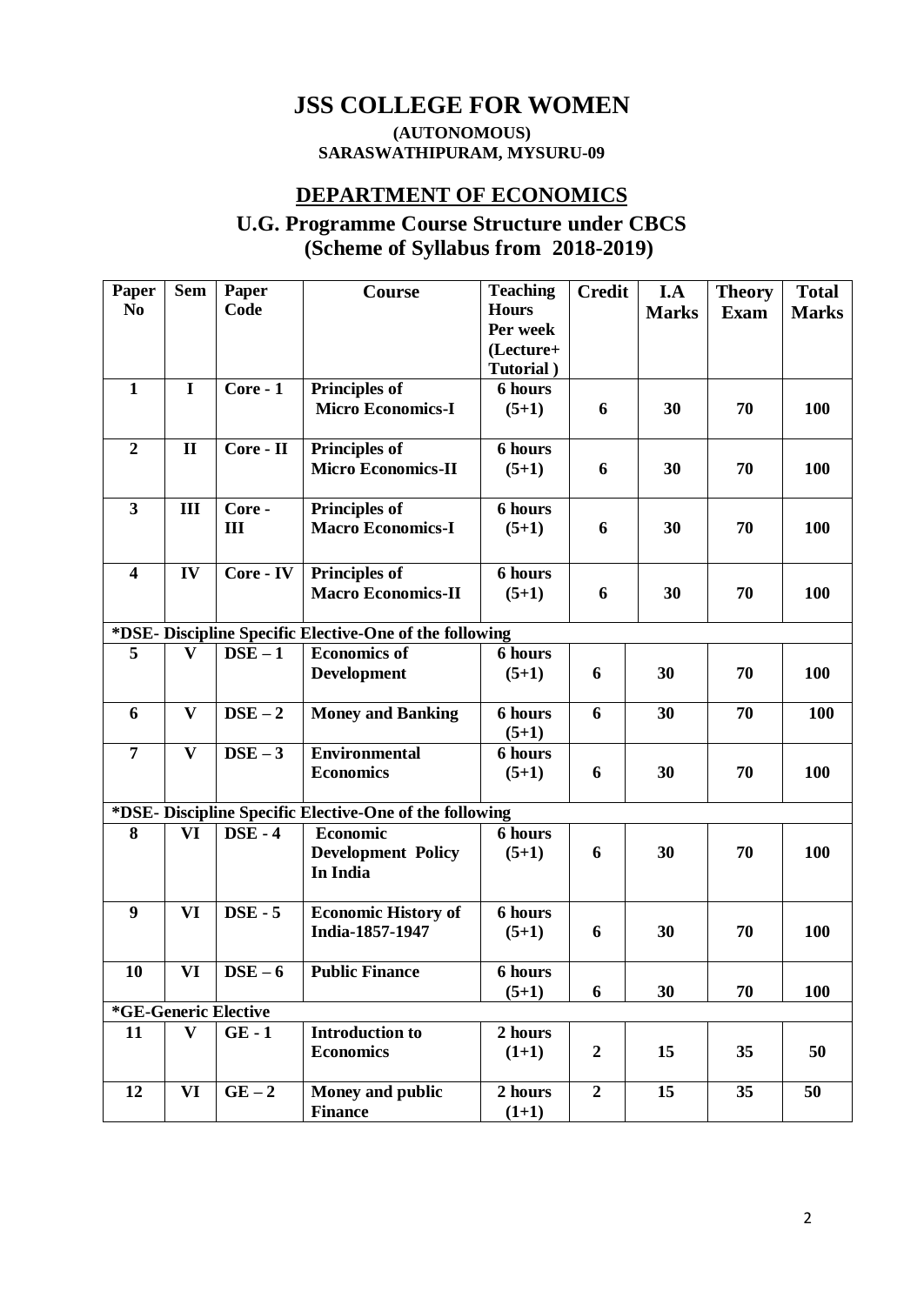## **SYLLABUS for B.A**

# **Core and Discipline Specific Elective (DSE) Courses in Economics**

| <b>Semester I</b>                                                                                                   | <b>Semester II</b>                                                                                                                         |  |
|---------------------------------------------------------------------------------------------------------------------|--------------------------------------------------------------------------------------------------------------------------------------------|--|
| <b>Core Economics I:</b>                                                                                            | <b>Core Economics II:</b>                                                                                                                  |  |
| <b>Principles of Microeconomics-I</b>                                                                               | <b>Principles of Microeconomics-II</b>                                                                                                     |  |
|                                                                                                                     |                                                                                                                                            |  |
| <b>Semester III</b>                                                                                                 | <b>Semester IV</b>                                                                                                                         |  |
| <b>Core Economics III:</b>                                                                                          | <b>Core Economics IV:</b>                                                                                                                  |  |
| <b>Principles of Macroeconomics-I</b>                                                                               | <b>Principles of Macroeconomics-II</b>                                                                                                     |  |
|                                                                                                                     |                                                                                                                                            |  |
| <b>Semester V</b>                                                                                                   | <b>Semester VI</b>                                                                                                                         |  |
| <b>Discipline Specific Elective I</b>                                                                               | <b>Discipline Specific Elective II</b>                                                                                                     |  |
| One of the following:                                                                                               | One of the following:                                                                                                                      |  |
| <b>DSE 1: Economics of Development</b><br>i.<br>ii. DSE 2: Money and Banking<br>iii. DSE 3: Environmental Economics | iv. DSE 4: Economic Development<br><b>Policy In India</b><br>v. DSE 5: Public Finance<br>vi. DSE 6: Economic History of India<br>1857-1947 |  |

# **Generic Electives For non Economics students**

| <b>Semester</b> | <b>Course Title</b>              |
|-----------------|----------------------------------|
|                 | <b>Introduction to Economics</b> |
| VI              | <b>Money and Public Finance</b>  |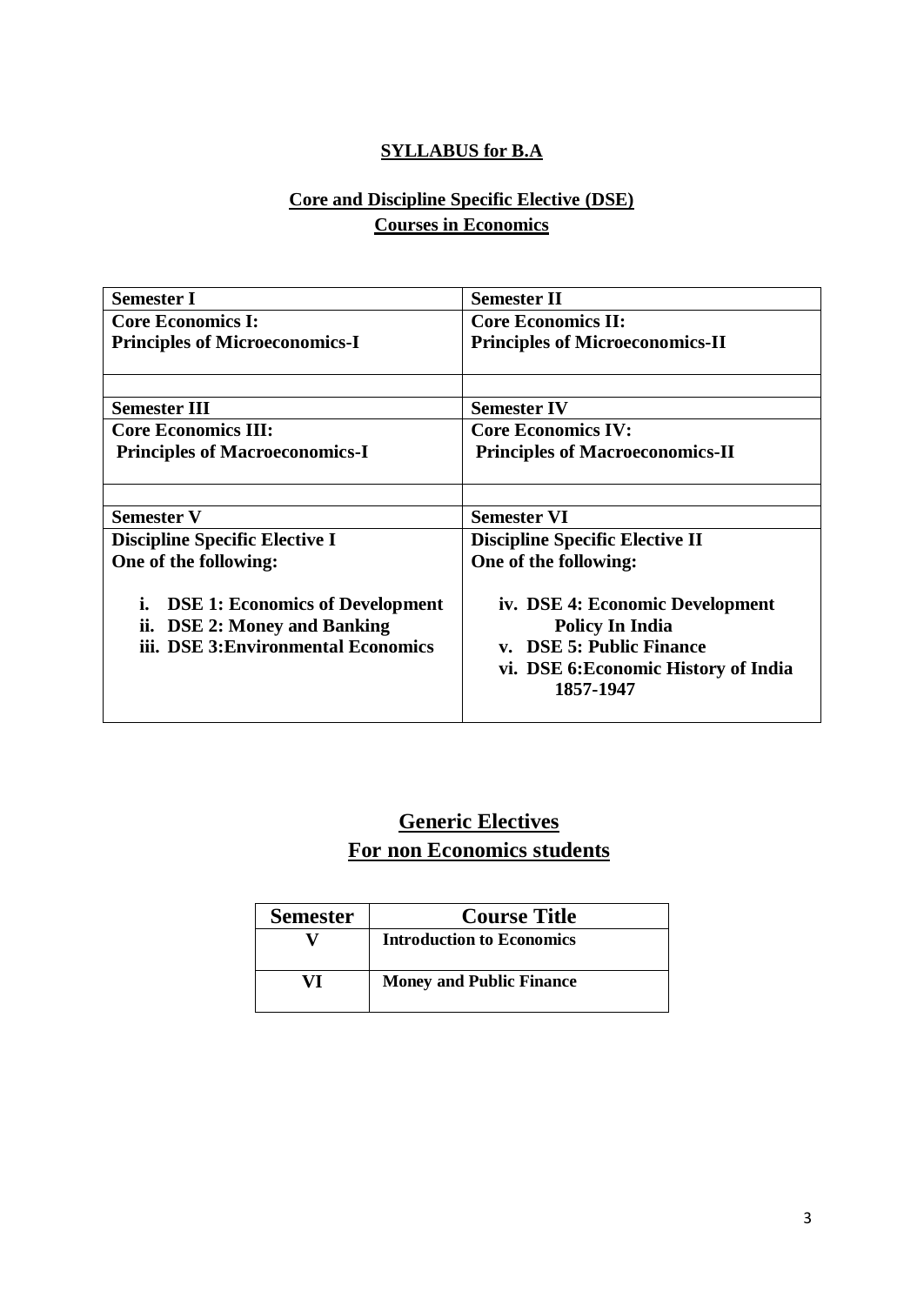## **I – Semester**

## **Core Economics I: Principles of Micro economics-I**

#### **Learning outcome:**

- To expose the student to the basic principles in Microeconomic theory and their applications.
- It helps the students to gain the knowledge of consumer behavior
- Students will get the knowledge of elasticity of demand and supply, production analysis and different market structure.

#### **I. Introduction: 12**

Economics, Meaning, Scope and Need for the study. Concepts of Micro and Macro Economics - Scope - Importance and Limitations of Micro Economics. Scarcity and choice-Opportunity cost - Production Possibility Curve.

#### **II. Demand and Supply: 24**

- **a)** Demand Meaning, Law of Demand-Individual and Market Demand Exceptions to Law of Demand - Determinants of Demand-Shifts in Demand curve. Extension and contraction of demand
- **b)** Elasticity Price elasticity of Demand Types of price Elasticity of Demand-Calculating elasticity - Determinants of price elasticity - Concepts of Income elasticity and Cross elasticity.
- **c)**Supply Meaning, Law of Supply- Determinants of Supply equilibrium of Demand and Supply.
- **d)**Application of Demand and Supply Price rationing Price Floor Consumer surplus and Producer surplus.

#### **III. Consumer Theory: 14**

- **a)** Marshalian Utility Theory Concepts of Utility Law of Diminishing Marginal Utility-Diamond Water Paradox - Law of Equi - Marginal Utility.
- **b)** Indifference Curve Analysis-Meaning and properties of Indifference Curve . Budget Constraint-Consumer Equilibrium-Price, Income and substitution Effects.

#### **IV. Production Analysis: 15**

- **a)**Production-Meaning- Production Function-TP-AP-MP-Law of Variable Proportions-Returns to scale - Economies and Diseconomies of Scale.
- **b)**Cost and Revenue Concepts of Cost-short run and Long run cost curves
	- . Concepts of Revenue short run and Long run revenue curves.
- **c)** Equilibrium of firm-Marginal Cost and Marginal Revenue.

#### **V. Market Structure and Perfect Competition: 10**

- **a)** Market –Meaning and classification -Time element.
- **b)** Perfect Competition-Features-Price and output determination in short run and. Long run under perfect Competition

4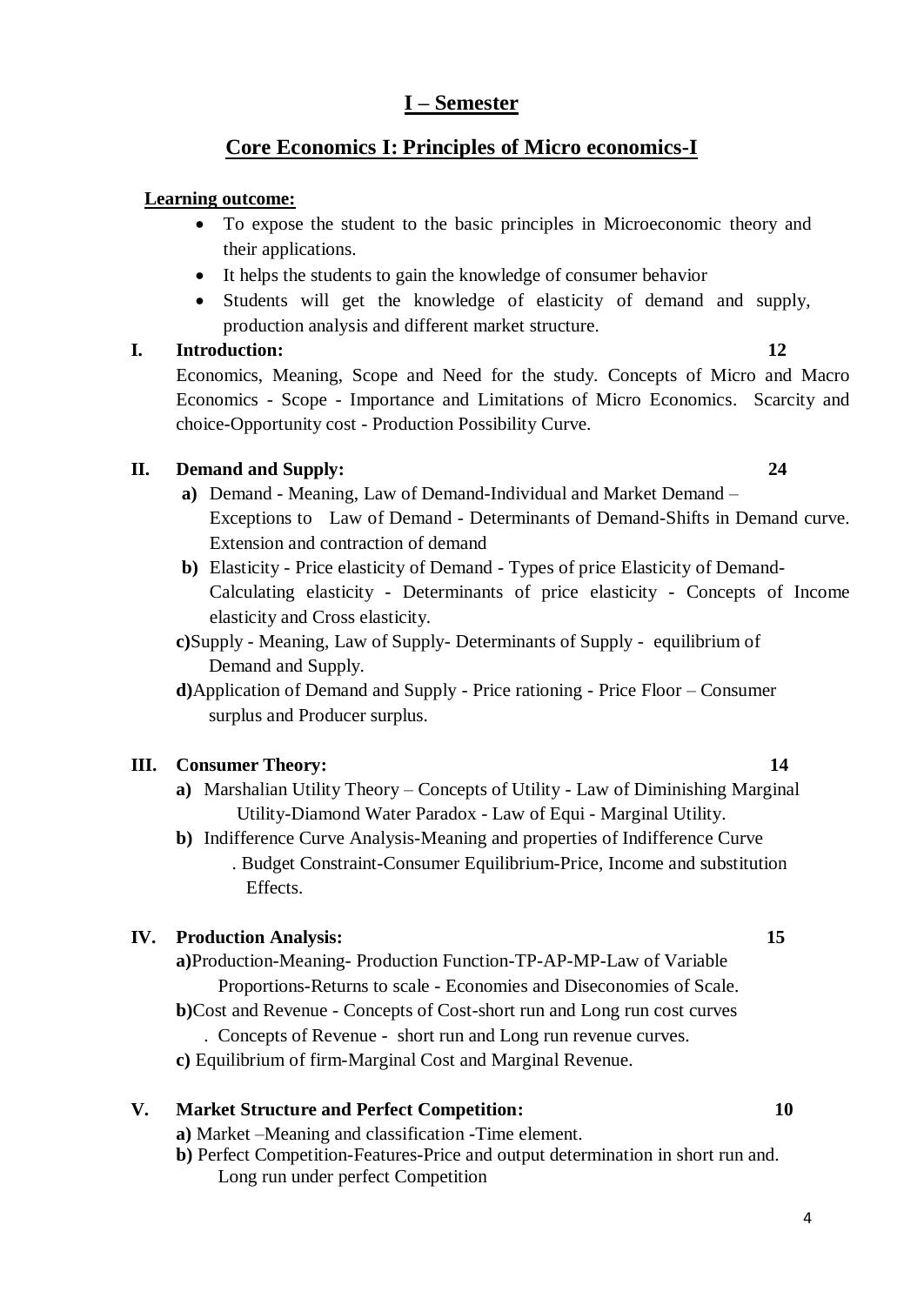Case, Karl E,and Ray C.Fair, Principles of Economics, b Pearson Education, Inc..8<sup>th</sup> edition, 2007.

Samuelson P.A-Economics(18<sup>th</sup> Edition,McGraw hill)

Mukarjee Sampath- Modern Economic Theory(new age international)

HL.Ahuja-Modern Economic Theory(S.Chand & Company)

Mithani.D.M-Modern Economic Analysis(Himalyan)

McConnel Compbell & Stanley Brue-Micro Economics( $16<sup>th</sup>$  Edition, McGraw hill)

Zen-Micro Economic Analysis(McGraw Hill)

KPM Sundaram and M.C.Vaish-Principles of Economics(Himalyan)

S.Sankaran-Principles of Economics(Himalyan)

M.L.Jhingan-Micro Economic Theory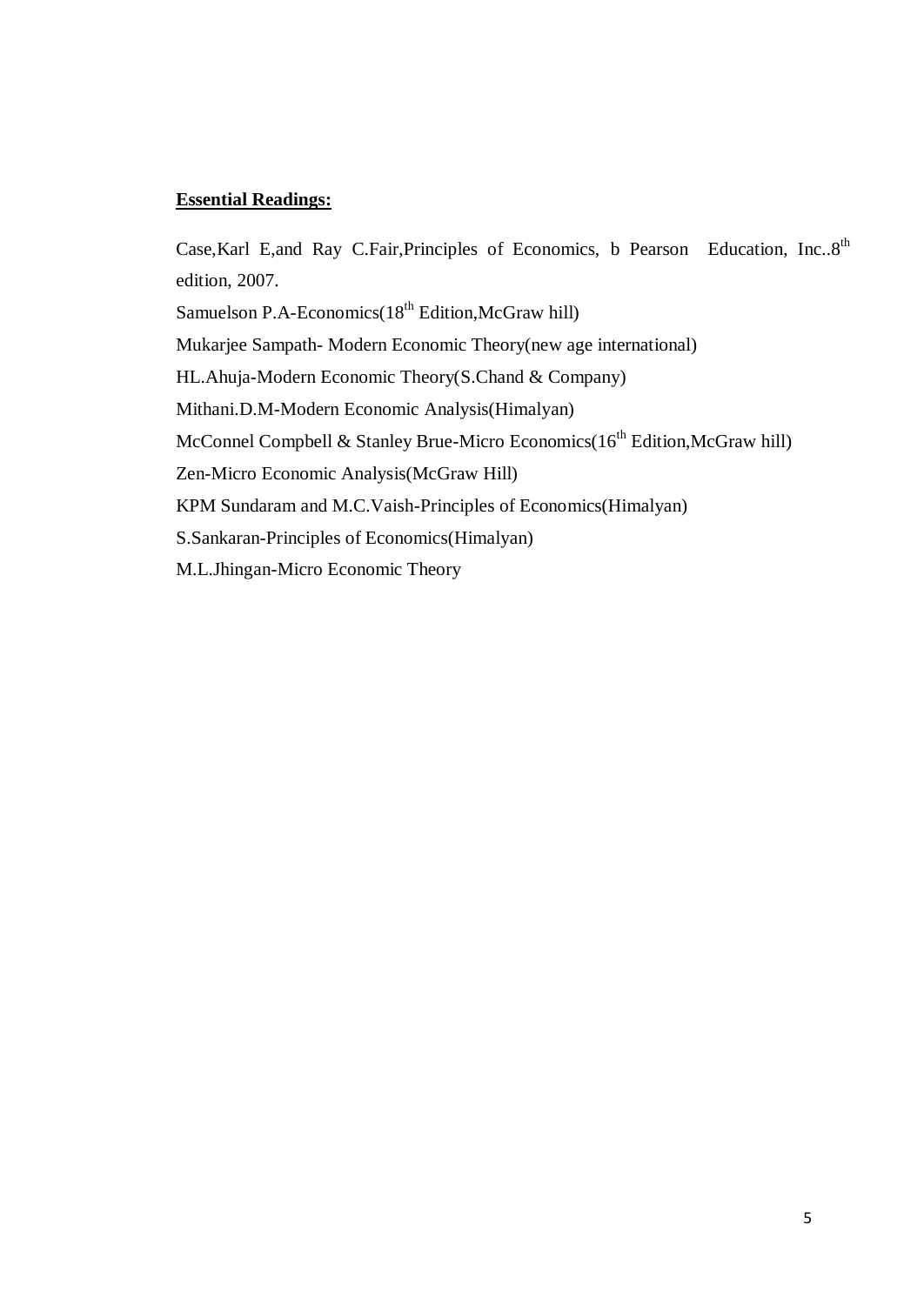## **II – Semester Core Economics II: Principles of Microeconomics-II**

#### **Learning outcome:**

- It gives students a thorough understanding of the principles of economics that apply to the decisions of individuals-both consumers and producers- with the large economic system.
- Study both product and resource markets and how they operate.
- It helps in gaining the knowledge of income distribution and how the factors of production are prized.
- It helps to concentrate on theories of international trade, tariffs and quotas

#### **I. Imperfect Competition ; Monopoly: 15**

Concept and Types of Imperfect Competition-Monopoly-Monopolistic-Oligopoly-Duopoly.

Monopoly-meaning-Types and features of Monopoly-price and output determination in short run and Long run. Price Discrimination-Meaning-Types.

#### **II. Imperfect competition Monopolistic and Oligopoly Competition: 14**

- **a)** Monopolistic competition- Meaning-Features-price and output determination in short run and Long run- Product Differentiation.
- **b**) Oligopoly-Meaning-Features-Concepts of Kinked Demand Curve-Price Leadership and Cartels.

#### **III. General Equilibrium and Externalities: 17**

- **a)** General Equilibrium of Exchange and Consumption-General Equilibrium of Exchange and Production.
- **b)** Externalities-Meaning-Types-Marginal Cost Pricing-Public Goods-Merit Goods-Government Failure-Market Failure.

#### **IV Income Distribution and Factor Pricing: 15**

Inputs-Demand for inputs-Marginal Productive theory-Modern theory of Distribution Rent-Ricardian and Modern theory of Rent Wages-subsistence and modern theories of wages.

Interest-Liquidity preference and modern theory of interest.

Profit-Risk, uncertainty and innovation theory of profit.

#### **V. International Trade: 14**

- **a)** Trade-Meaning-Internal and International Trade-Theories of International Trade-Absolute Advantage and Comparative Cost Advantage.
- **b)** Free Trade and Protectionist Policy of Trade.
- **c)** Concepts of Terms of Trade-Trade Barriers-Tariffs and Quotas.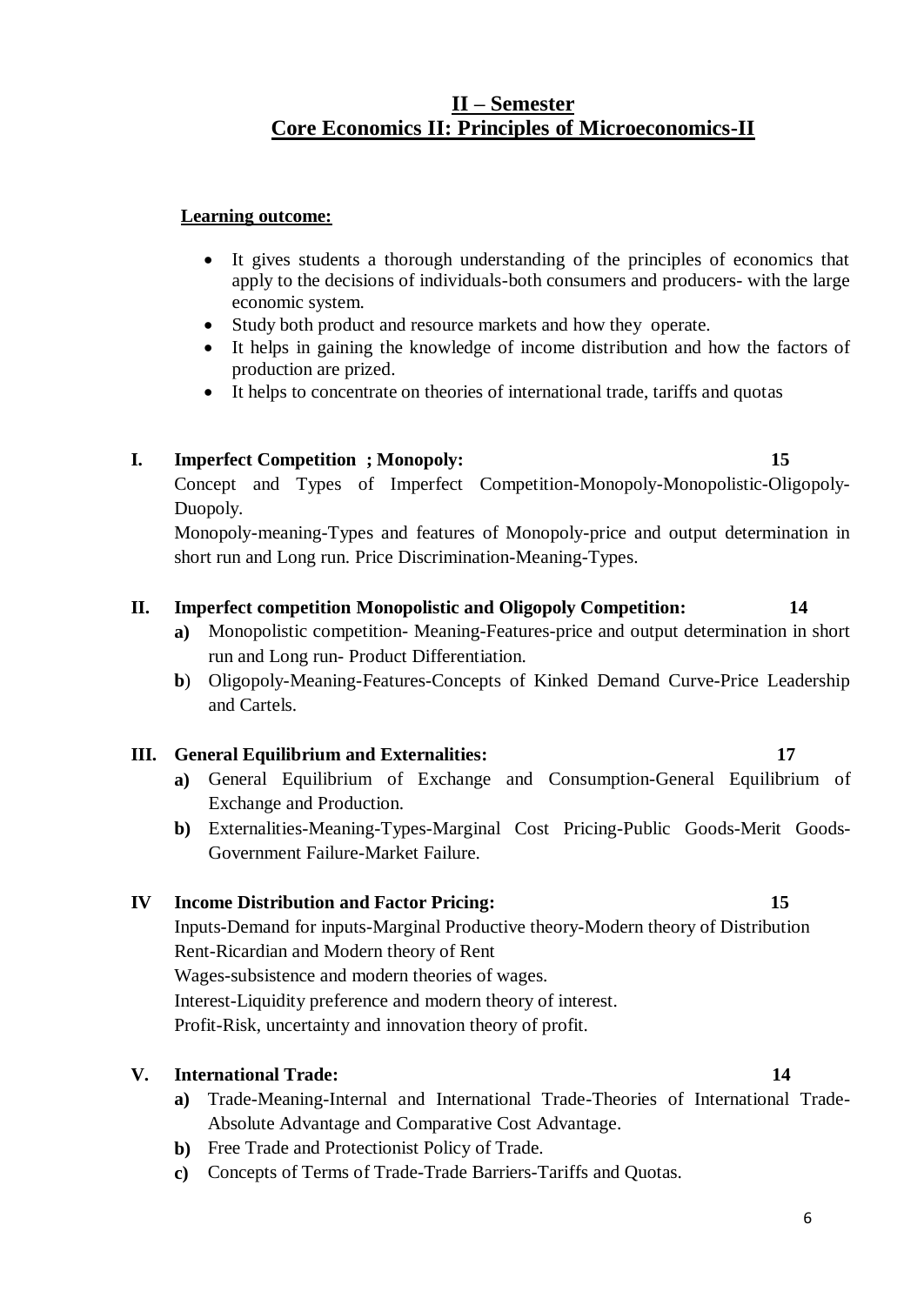Case, Karl E, and Ray C.Fair, Principles of Economics, Pearson Education, Inc..8<sup>th</sup> edition,2007.

Samuelson P.A-Economics(18<sup>th</sup> Edition,McGraw hill)

Mukarjee Sampath- Modern Economic Theory(new age international)

HL.Ahuja-Modern Economic Theory(S.Chand & Company)

Mithani.D.M-Modern Economic Analysis(Himalyan)

McConnel Compbell & Stanley Brue-Micro Economics $(16<sup>th</sup> Edition, McGraw hill)$ 

K.K.Dwett-Modern Economic Theory(S.Chand & Company)

S.Sankaran-Principles of Economics(Himalyan)

M.L.Jhingan-Micro Economic Theory

M.L.Seth-Microeconomics(Lakshminarayan Agarwal)

G.Mankiw-Microeconomics((new age international)

Mithani.D.M - International Economics(Himalaya Publishing House,Mumbai)

Jhingan.M.L - International Economics(Virnda Publication)

Sharma.A.K - International Economics(Anmol Publication)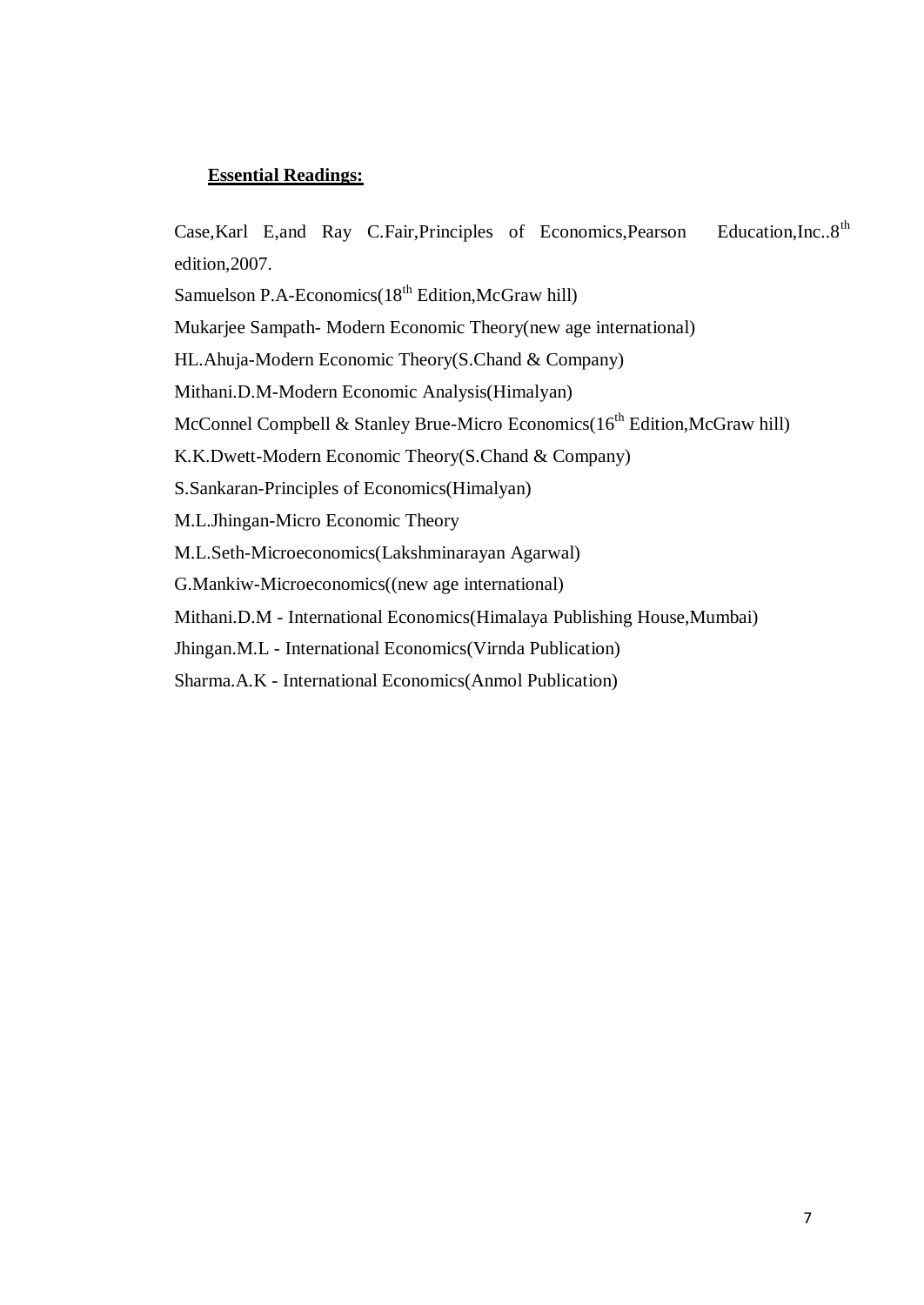# **III – Semester Core Economics III: Principles of Macroeconomics-I**

#### **Learning outcome:**

- It helps the students to learn the basic concepts in Macroeconomics with the aggregate economy.
- A student will be able to: make decisions using marginal analysis and opportunity costs.
- It helps the students to know how the price and output are determined by changes in demand and supply in market.
- It also helps in determining the GDP.

#### **I. Introduction: 15**

Macro Economics-Meaning-Definition-Scope-Importance and Limitation. Key Variables of Macro Economics-Income-Output-Expenditure. Concepts of Stock and Flow. Equilibrium-General and partial Equilibrium.

#### **II. National Income Accounting: 16**

- **a)** National Income- Definition- Concepts of National Income-GNP-NNP-GDP-NDP-Percapita Income-Disposable Income-NI at Factor Cost-NI at Market Cost-nominal and Real Income. Green GDP-social accounting.
- **b)** Measurement of National Income:Methods of measuring National Income-Importance-Difficulties.

#### **III. Determination of Income and Employment: 17**

Keynesian Macro-Economics: Concept of Effective Demand-determination of ASF and ADF equilibrium Consumption Function-APC and MPC-APS and MPS. Investment Function-Induced Investment and Autonomous Investment-Rate of interest and MEC(Marginal Efficiency of Capital) Concept of Multiplier.

#### **IV. Macro Economic Policies of the Government: 13**

Monetary Policy-Meaning-Objectives and Instruments-Quantitative and Qualitative. Fiscal Policy- Meaning-Objectives and Instruments-Tax and expenditure.

**V. Money In a Modern Economy: 14**

Money –Meaning-Definition and Functions-Importance-Demand for Money and Supply of Money. Cash transaction approch and Liquidity Theory of Money.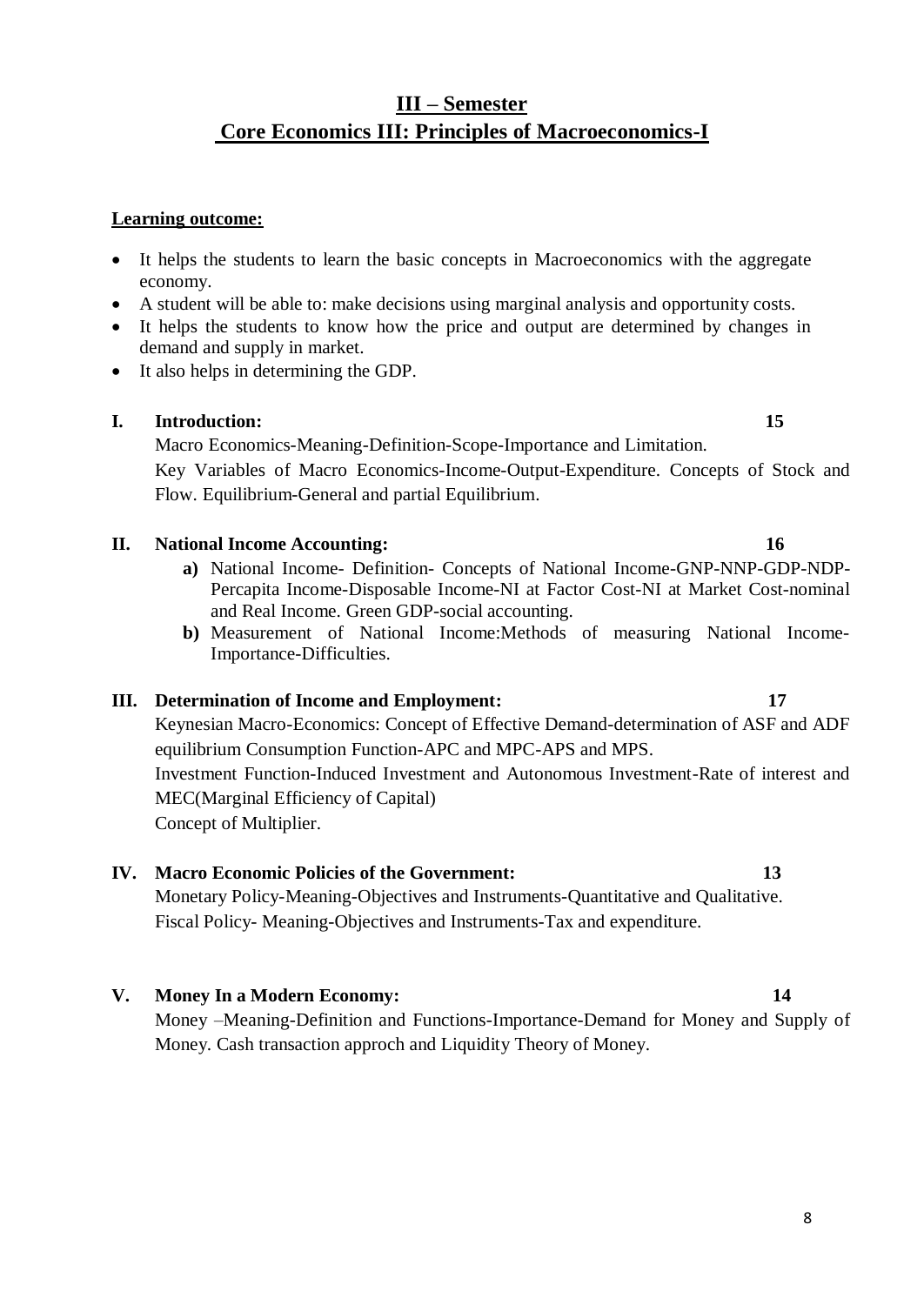Case, Karl E, and Ray C.Fair, Principles of Economics, Pearson Education, Inc..8<sup>th</sup> edition,2007.

Sikdar, Shoumyen, Principles of Macroeconomics, 2<sup>nd</sup> edition, Oxford University Press, India

Samuelson P.A-Economics $(18<sup>th</sup> Edition.McGraw hill)$ 

Mukarjee Sampath- Modern Economic Theory(new age international)

HL.Ahuja-Modern Economic Theory(S.Chand & Company)

Mithani.D.M-Modern Economic Analysis(Himalyan)

McConnel Compbell & Stanley Brue-Micro Economics( $16^{th}$  Edition, McGraw hill)

K.K.Dwett-Modern Economic Theory(S.Chand & Company)

S.Sankaran-Principles of Economics(Himalyan)

M.L.Jhingan-Macro Economic Theory

M.L.Seth-Macroeconomics(Lakshminarayan Agarwal)

G.Mankiw-Macroeconomics((new age international)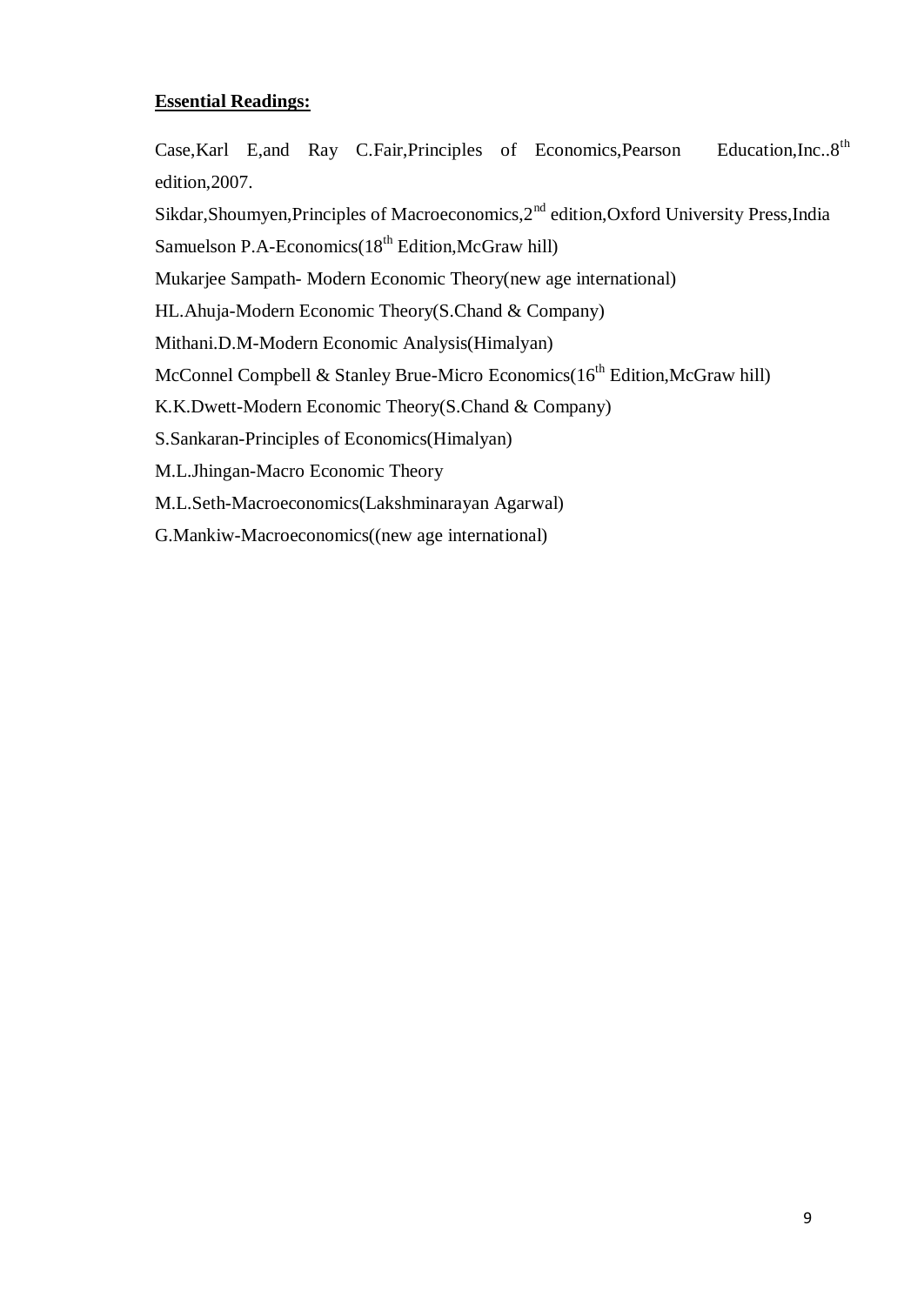# **IV – Semester Core Economics IV: Principles of Macroeconomics-II**

#### **Learning outcome:**

- Students learn modern macro economics.
- Knowledge of IS-LM model.
- It helps in analyses of various theories of determination of National Income in greater detail.
- It also helps students to concept of Inflation, its relationship with unemployment and some basic concepts in an open economy.

#### **. IS-LM Analysis: 17**

General equilibrium:Goods Market and Money market-Derivation of IS curve-shift in the IS curve. Money Market Equilibrium-LM curve- shift in the LM curve. Intersection of IS-LM curve-Simultaneous Equilibrium of Goods and Money Market-Critique of IS-LM Model.

#### **II. Modern Macro Economics: 18**

- **a)** Supply Side Economics-Basic propositions of supply side Economics-Taxation-Labour supply-Incentives to saving and investment –The Tax wedge-Tax Revenue and Laffer's curve.
- **b)** Rational Expectations Analysis-Introduction to New Keynesian Theory-ASF and ADF. The New Classical Rational Expectations Model –Policy implication-Lucas Model

#### **III Inflation and Unemployment: 13**

Concept of Inflation-Meaning-Definitions-Types-Determinants-Causes-Effects-Relationship between Inflation and Unemployment-Philip's Curve .Concept of deflation

#### **IV. Balance of Payments: 15**

**.**

Balance of Payment:Balance of Trade and Balance of Payments-Composition of BOP-Current Account-Capital account-Official Holdings etc.

Disequilibrium in BOP- Types-Causes-measures to Correct Disequilibrium in Balance of Payments.

#### **V. Foreign Exchange Rate: 12**

Exchange Rate-Meaning and Types-Flexible-Fixed-Managed. Determination of Exchange Rate-Devaluation and its Effects.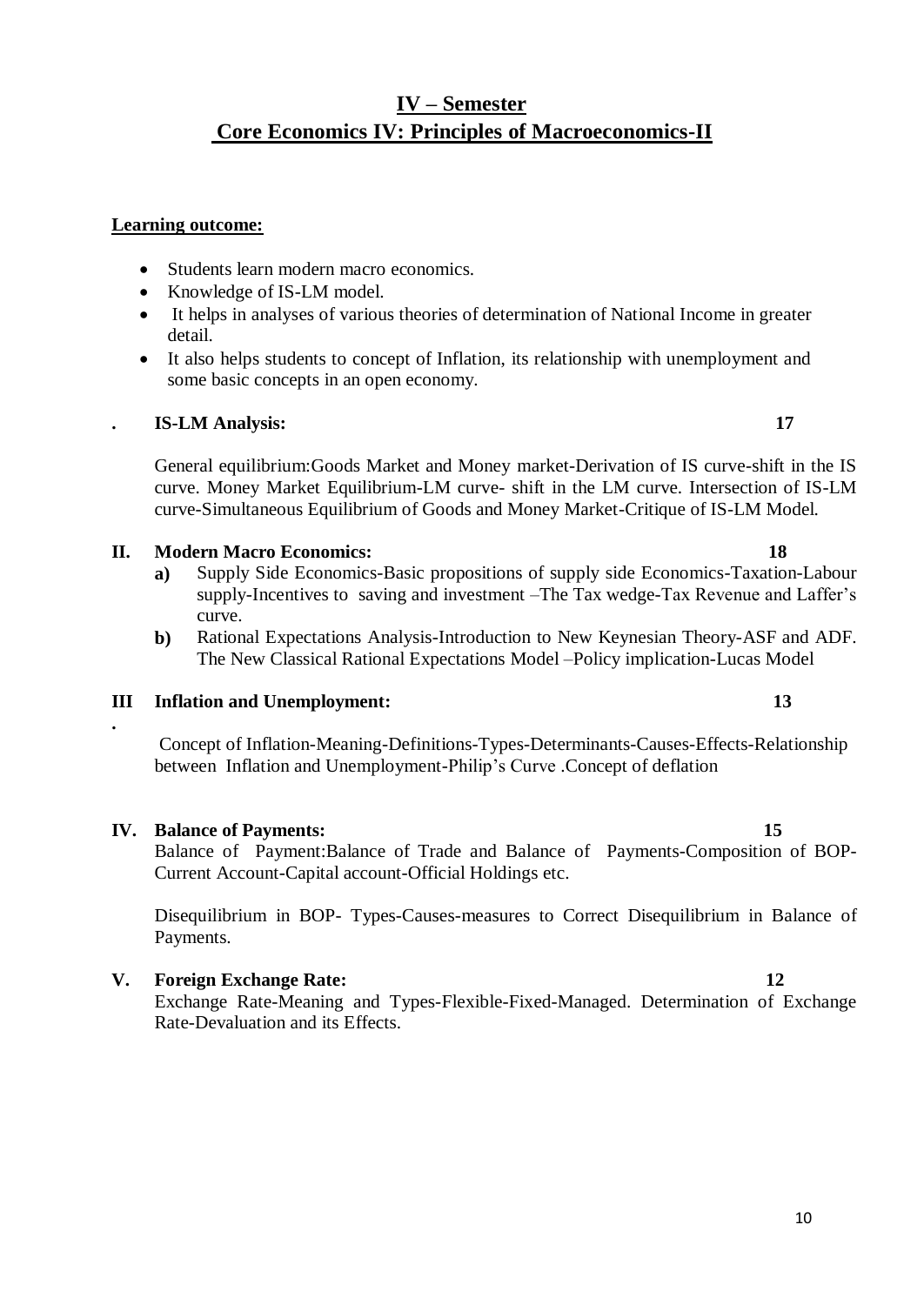Case, Karl E,and Ray C.Fair, Principles of Economics, Pearson Education, Inc..8<sup>th</sup> edition, 2007. Sikdar, Shoumyen, Principles of Macroeconomics, 2<sup>nd</sup> edition, Oxford University Press, India. Samuelson P.A-Economics $(18<sup>th</sup> Edition, McGraw hill)$ Mukarjee Sampath- Modern Economic Theory(new age international) HL.Ahuja-Modern Economic Theory(S.Chand & Company) Mithani.D.M-Modern Economic Analysis(Himalyan) McConnel Compbell & Stanley Brue-Micro Economics(16<sup>th</sup> Edition, McGraw hill) K.K.Dwett-Modern Economic Theory(S.Chand & Company) S.Sankaran-Principles of Economics(Himalyan) M.L.Jhingan-Macro Economic Theory M.L.Seth-Macroeconomics(Lakshminarayan Agarwal) G.Mankiw-Macroeconomics((new age international)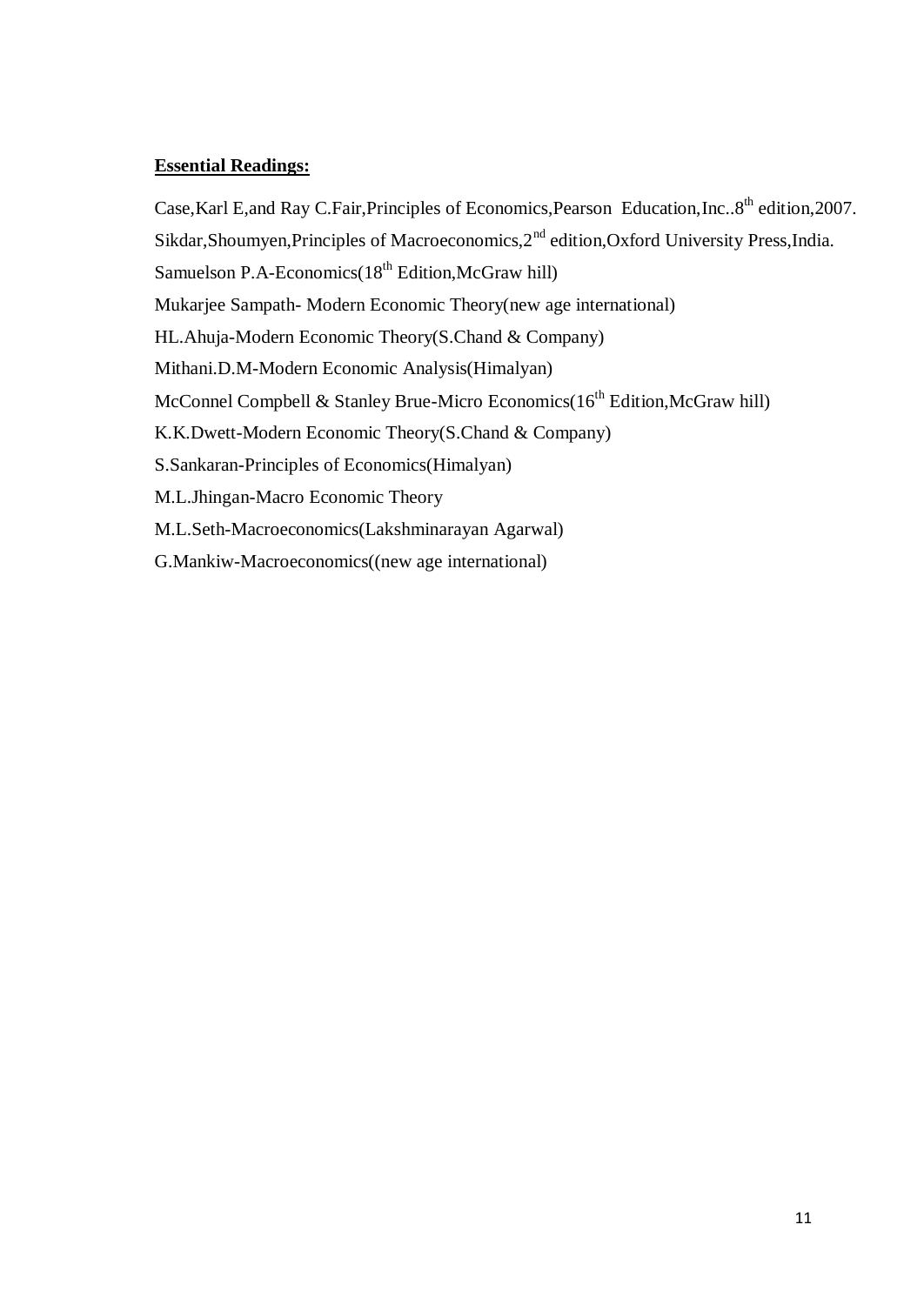# **V Semester Discipline Specific Elective (DSE) 1: Economics of Development**

#### **Learning outcome:**

- It helps students in understanding major trends in aggregate economic indicators of economic development.
- It helps in learning demographic trends and institutional factors.
- They learn the theories of economic development and growth.
- They gain the knowledge of occupational structure in organized and unorganized sector.

#### **I Economic Development: 18**

Economic Development –Meaning-definition-Economic Growth and Development-Factors affecting Development-Indicators of Economic Development-National Income, Percapita Income, Basic needs approach- PQLI-HDI-GEM-MDPI Happiness Index-**HFI** 

# **II Factors in Economic Development: 12**

Capital Formation, Physical Capital-Technology- Human capital- Demographic Trends-Institutional factors.

# **III. General Theories of Economic Growth and Development 15**

Adamsmith, Karl Marx and Schumpeter's Theories of Economic Development. Harrod-Domor Growth Model.

### **IV. Partial Theories of Economic Growth and Development: 12**

Arthur Lewis- Labour Surplus Model. Big push Theory-Theories of Dualistic Development-Endogenous Growth Theory.

#### **V. Economic Growth and Distributive Justice: 18**

Economic Growth and Social Justice: Poverty- Meaning, Types, causes and measures. Poverty Eradication Measures-Unemployment- Meaning, Types, causes and measures. Measures to reduce Unemployment. Occupational Structure in the Organized and Unorganized Sector(with reference to India) Amartya Sen- Bhagavathi Debate.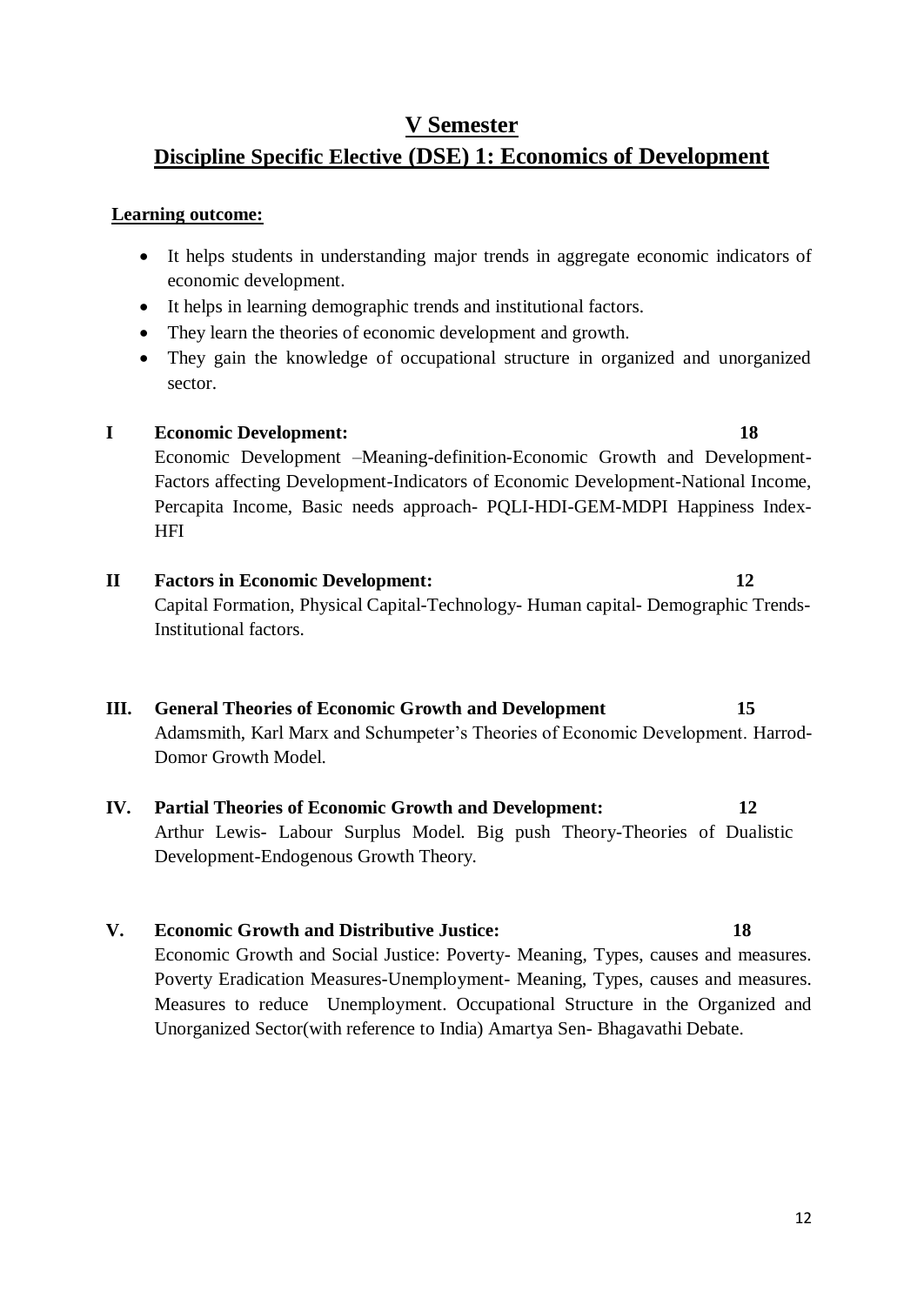Michael P Todaro and Stephen Smith.Economic Development, Pearson, 11<sup>th</sup> edition(2011).

Uma Kapila, Indian Economy since Independence, Academic Foundation, 19<sup>th</sup> edition(2009).

United Nations Development Programme, Human Development Report 2010.palgrave Macmillan (2010).

Government of India, Economic Survey (latest).

Government of India, Five Year Plan(latest).

Government of India. Finance Commission Report(latest).

Dutt Ruddar & Sundaram.K.P.M-Indian Economy

Misra S.K & V.K.Puri-Indian Economy(Himalaya Publishing House)

Agarwal A.N-Indain Economy(Wishva Publications)

P.K.Dhar-Indian Economy(New age International)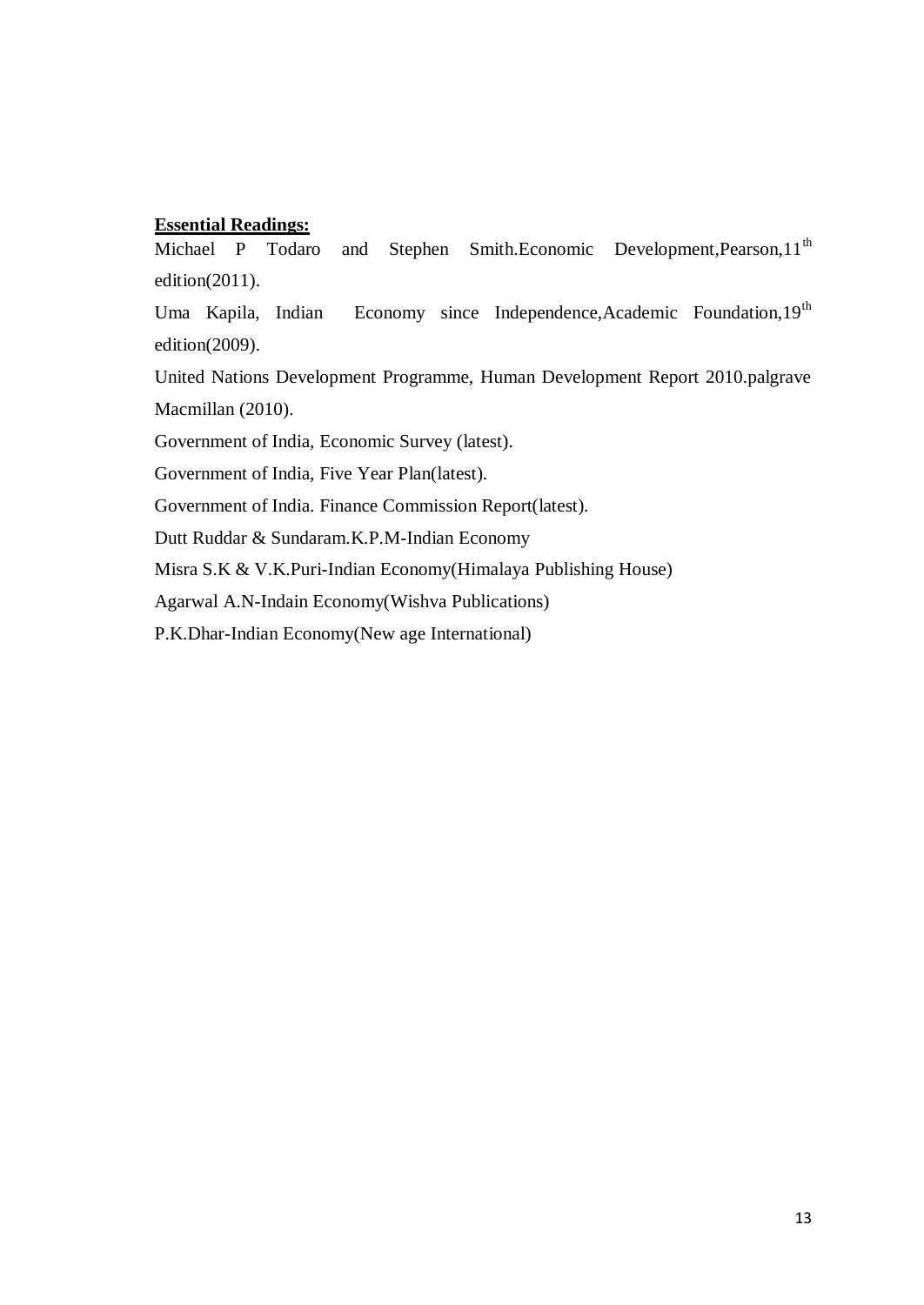# **V Semester Discipline Specific Elective(DSE) 2: Money and Banking**

#### **Learning outcome:**

- It exposes students to the theory and functioning of the monetary and financial sectors of the economy.
- They learn on structure and role of financial markets and institutions.
- They will gain the knowledge of interest rates, monetary management and instruments of monetary control.
- They get information on major financial and banking sector reforms with special reference to India.

#### **I. Money : 12**

Concept ,classification and its function. Demand for Money and determinants. Supply of money and determinants. Theories of Value of Money.Cash balance version and restatement of quantity theory of money.

#### **II. Money Market and Capital Market: 15**

Money Market-Meaning-Structure and Instruments-Characteristics of a Good Money Market.

Capital Market- Meaning-Structure and Instruments.

#### **III. Interest Rates: 14**

Rate of Interest-Meaning-Structure-Functions-short term and Long Term Interest. Theories of Interest rate -Interest rate in India.

#### **IV Commercial Bank: 16**

a) Commercial Bank-Functions-Role-Balance Sheet..

b) Indian Banking System-Banking sector reforms, Changing role and structure.

#### **v. Central Banking and Monetary Policy: 18**

a) Central Bank-Evolution and Functions of Central Bank.

b) RBI and its role in the Development of Banking System in India- RBI and Monetary Policy. Credit control Instruments.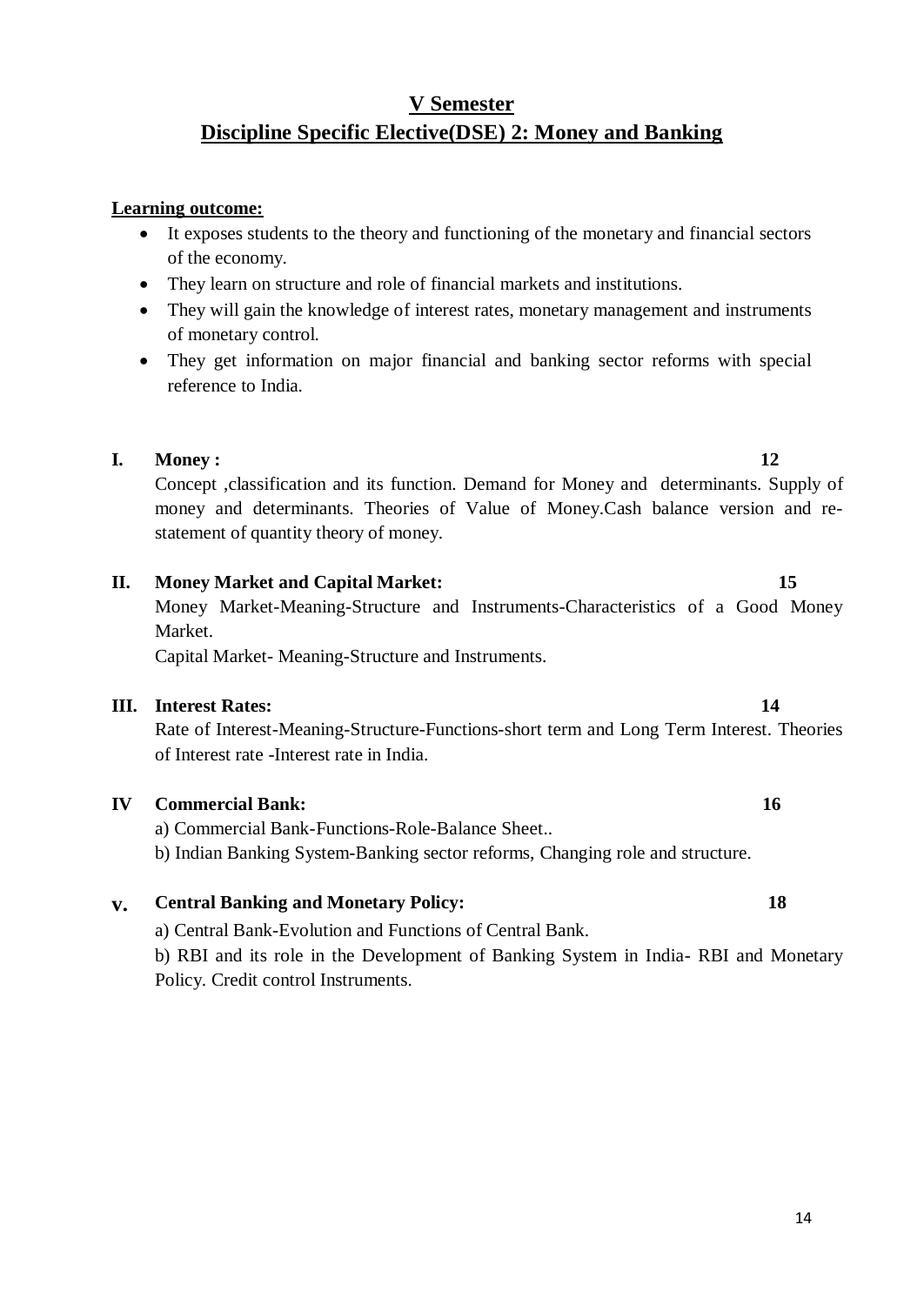F.S.Mishkin and S.G.Eakins, Financial Markets and Institutions, Pearson Education, 6<sup>th</sup> edition,2009

F.J.Fabozzi, F,Modigilani, F.J.Jones,M.G.Ferri, Foundations of Financial markets and Institutions,Pearson Education,3rd edition,2009

L.M.Bhole and J.Mahukud,Financial Institutions and Markets,Tata McGraw Hill,5<sup>th</sup> edition,2011

M.Y.Khan,Indian Financial System, Tata McGraw Hill,7<sup>th</sup> edition,2011.

Various latest issues of R.B.I.Bulletins,Annual Reports,Reports on Currency amd Finance and Reports of the Working Group, IMF Staff Papers.

L.V.Chandler-Money & Banking (S.Chand & Company)

D.M.Mithani- Money & Banking and Financial System(Himalaya Publishing house)

R.R.Paul-Monetary Economics(kalyani Publishers)

B.Gupta-Monetary Economics(S.Chand & Company)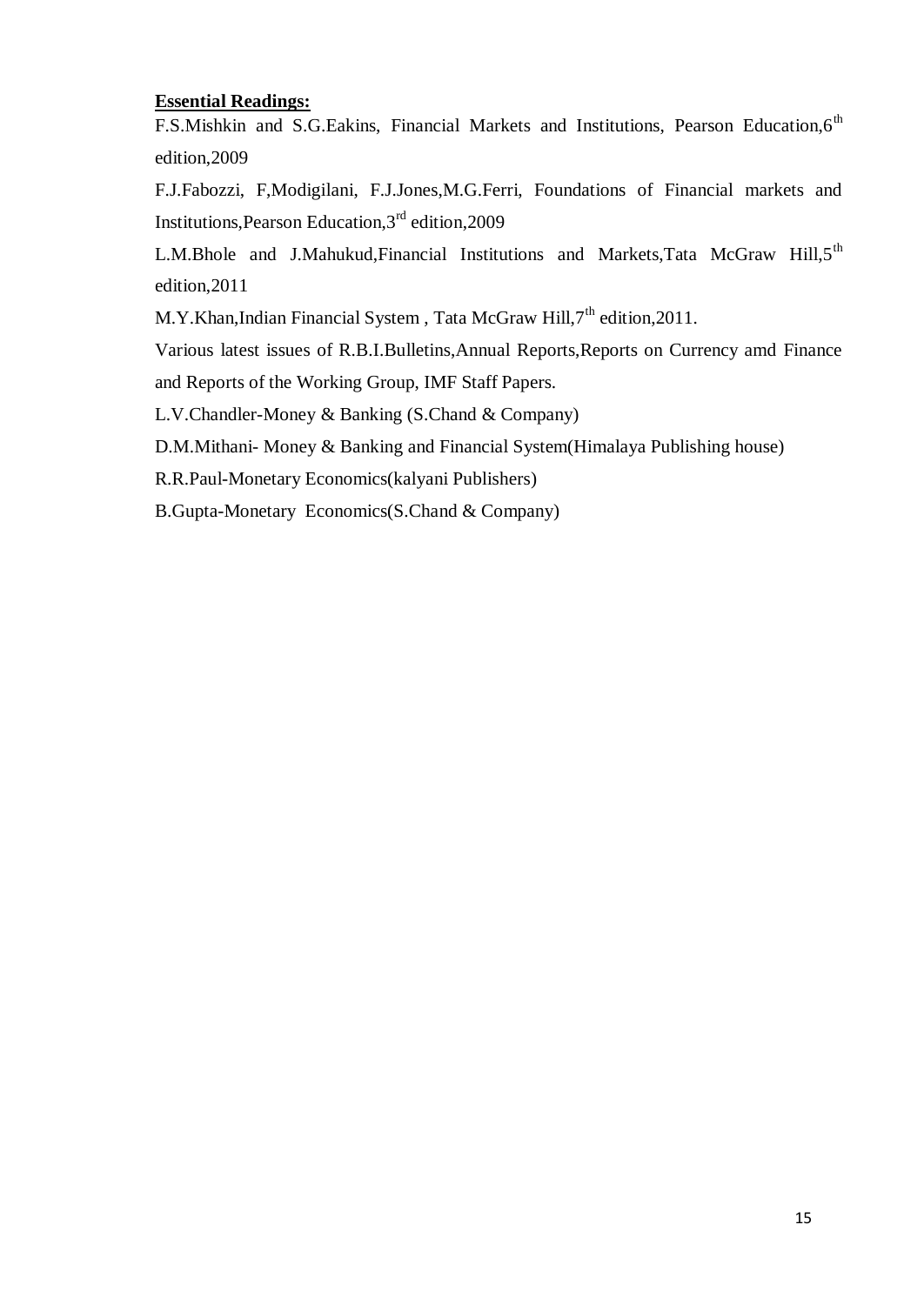Overview, Pigouvian taxes and effluent fees, tradable permits, implementation of environmental policies in India and international experience; transboundary environmental

# basic concepts from economics; Pareto optimality and market failure in the presence of

# **II. The Design and Implementation of Environmental Policy: 18**

**III. Environmental Valuation Methods and Applications: 14**  Valuation of non-market goods and services-theory and practice; measurement methods; cost-benefit analysis of environmental policies and regulations.

# **IV Sustainable Development: 12**

Concepts: measurement; perspectives from Indian experience.

externalities; property rights and other approaches.

problems: economics of climate change.

# **Essential Readings**:

.

Roger Perman, Yue Ma,MichaelCommon, David Maddison and James McGilvray, "Natural Resource and Environmental Economics".Pearson Education/Addison.

Charles Kolstad," Intermediate Environmental Economics"Oxford University press 2<sup>nd</sup> edition.2010.

Robert N.Stavins(ed.),"Economics of the Environment: Selected Readings", W.W.Norton, $6<sup>th</sup>$  edition, 2012.

# **V Semester Discipline Specific Elective(DSE) 3: Environmental Economics**

## **Learning outcome:**

- It help students to learn the concepts, methods and policy options in managing the environment using tools of economic analysis.
- It gives knowledge on analytical mind and familiarity with basic concepts of economics.
- It helps students to know about environmental problems caused by economic activities.
- It helps in gaining knowledge of different approaches to adjusting behavior through economic institution such as markets and incentives as well as through regulation, etc.

Key environmental issues and problems, economic way of thinking about these problem,

## **I. Introduction: 16**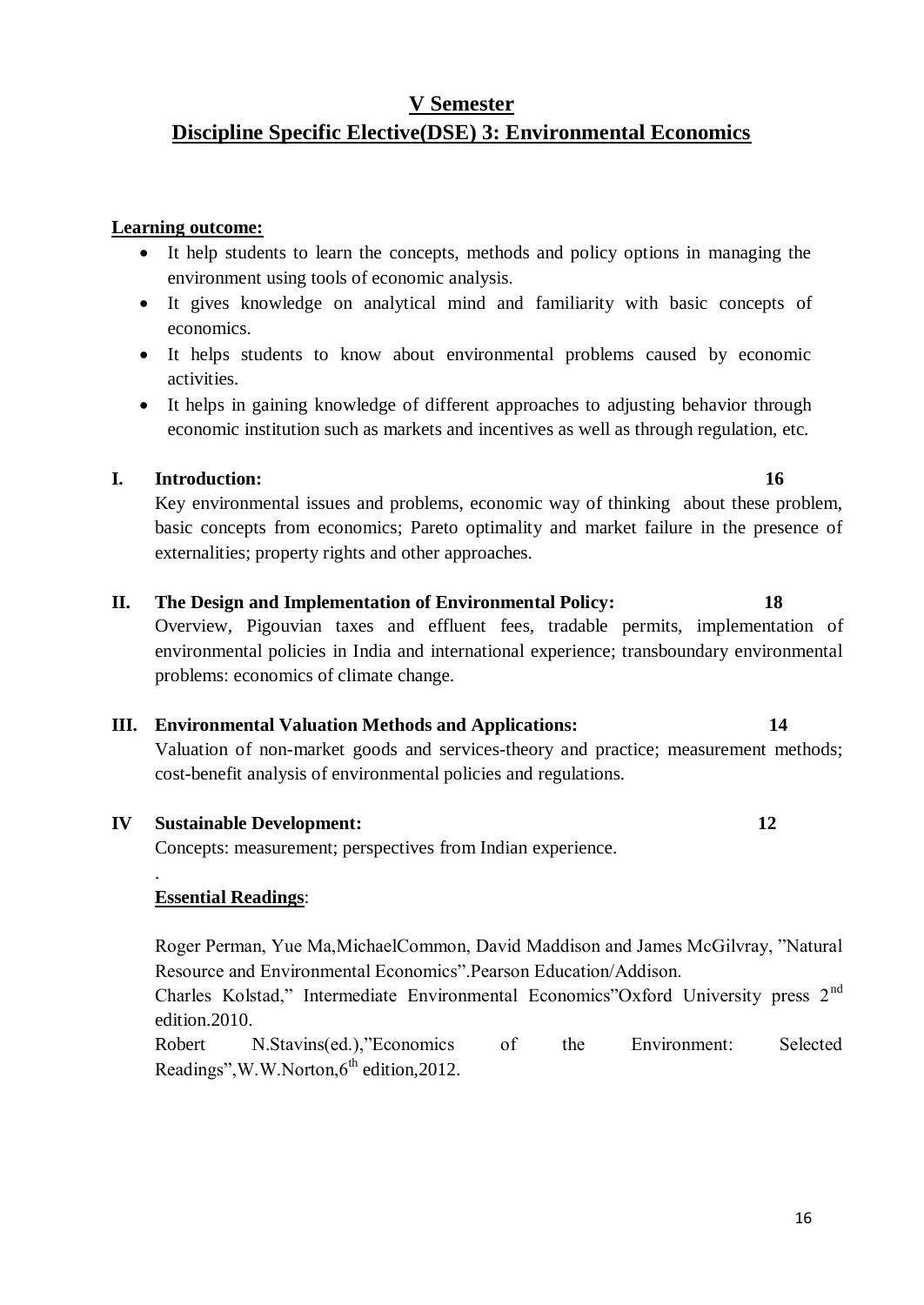# **VI Semester Discipline Specific Elective (DSE) 4 : Economic Development Policy In India**

#### **Learning outcome:**

- The learner/students will gain knowledge of building on the more aggregative analysis of trends in the Indian Economy offered in Economic Development and Policy-I,
- It helps the learner/students to understand the sector-specific trends in key indicators and their implications in the post-Independence period.

## **I. Indian Agriculture: Policies and Performance 14** Role of Agriculture in India-Agriculture development-Agriculture-Production and Productivity-Agriculture Credit-Agriculture Labour-Agriculture Pricing and Marketing-Land Reforms-Regional Variation.

**II. Indian Industries: Policies and Performance 15** Role of Industries-Problems of Large Scale and Small Scale Industries in India. Private Sector and Public Sector Industries-Disinvestment Policy. New Industrial Policy.

#### **III. Development of Tertiary and Service Sector In India 16** Role Of commercial banks in Indian economy; Reserve Bank of India and Monetary policy; Reforms in the Banking sector Narasimmam committee report Growth of Service Sector in India: Trends and Issues. Health and Education Policy.

**IV. India's Foreign Trade: Trends and Policies 13** Composition, Directions, Trends in India's Foreign Trade.FDI and WTO.WTO and India's Foreign Trade. Balance of Trade, Balance of Payments. Trade Liberalization.

#### **V.** Indian Public Finance 17

Revenue and expenditure of central and state governments; India's public debt; deficit financing; financial relations between central and state; parallel economy-meaning, causes, extent and consequences; measures to control it.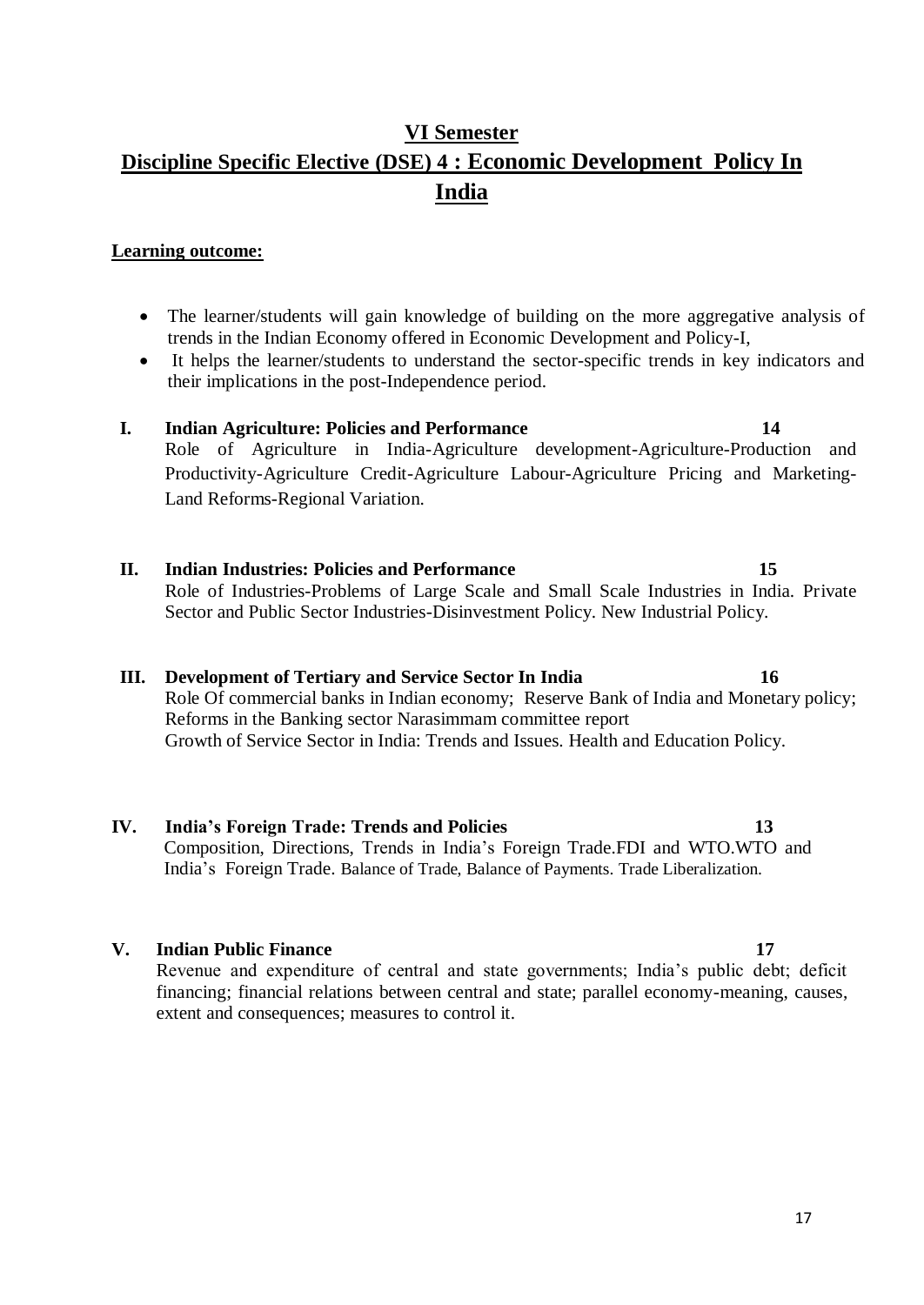UmaKapila.IndianEconomy Since Independence,Academic Foundation, $19<sup>th</sup>$  edition(2009)

Government of India,Economic Survey(latest).

Government of India, Five Year Plan(latest).

Michael P Todaro and Stephen Smith.Economic Development, Pearson, 11<sup>th</sup> edition(2011).

Uma Kapila, Indian Economy since Independence, Academic Foundation, 19<sup>th</sup> edition(2009).

United Nations Development Programme, Human Development Report 2010.palgrave Macmillan (2010).

Government of India, Economic Survey (latest).

Government of India, Five Year Plan(latest).

Government of India. Finance Commission Report(latest).

Dutt Ruddar & Sundaram.K.P.M-Indian Economy

Misra S.K & V.K.Puri-Indian Economy(Himalaya Publishing House)

Agarwal A.N-Indain Economy(Wishva Publications)

P.K.Dhar-Indian Economy(New age International)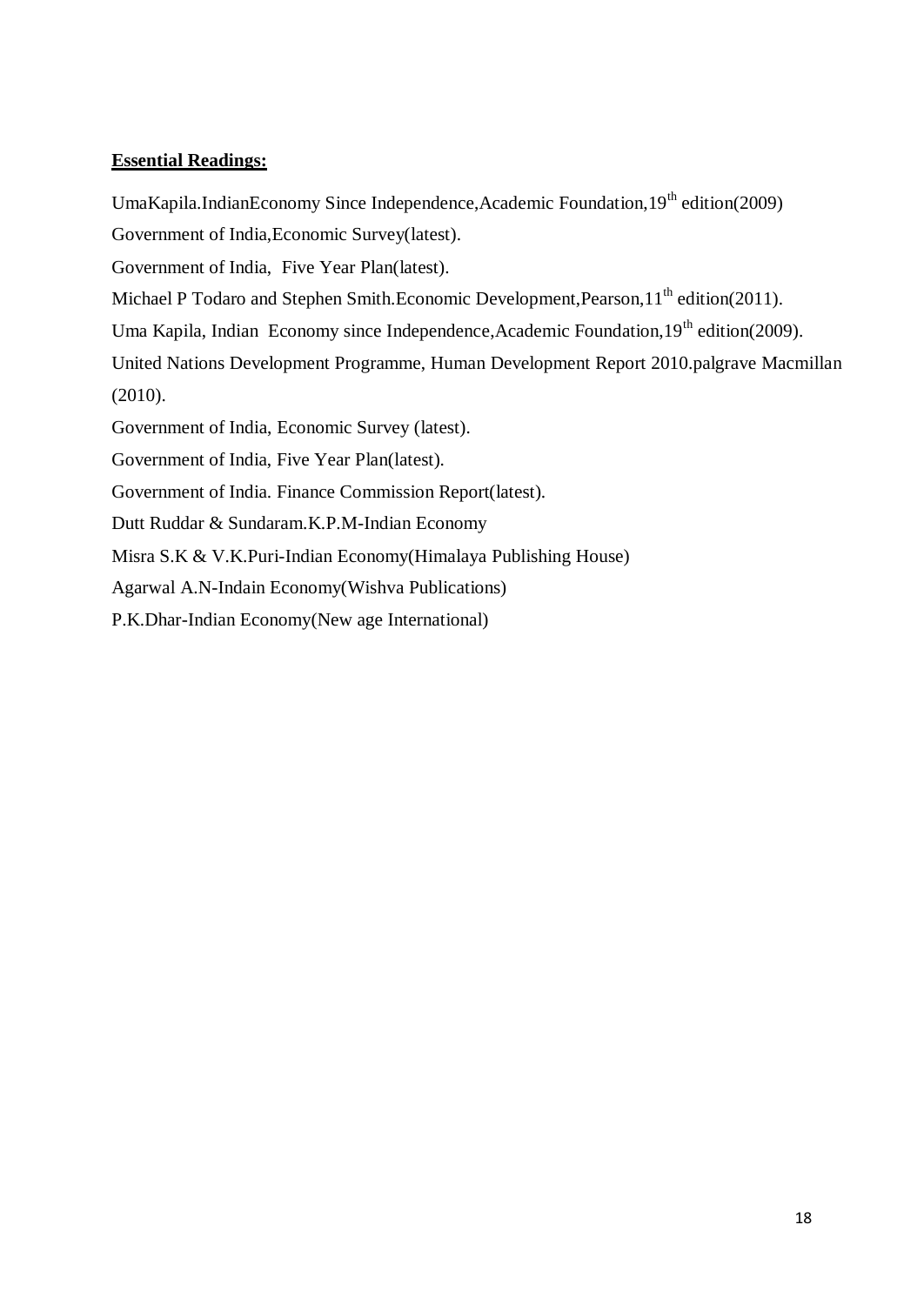### **VI Semester**

### **Discipline Specific Elective (DSE) 5:Economic History of India 1857-1947**

#### **Learning outcome:**

- It helps in understanding the key aspects of Indian economic development during second half of British colonial rule.
- It helps in investigates the place of Indian economy in the wider colonial context, and the mechanisms that linked economic development in India to the compulsions of colonial rule.
- It helps to know economy and state in the imperial context.
- **I. Introduction: Colonial India: Background and Introduction 13**  Overview of colonial economy.

#### **II. Macro Trends: 15**

National Income; population; occupational structure.

#### **III. Agriculture: 17**

Agrarian structure and land relations; agricultural markets and institutions-credit. Commerce and technology; trends in performance and productivity; famines.

#### **IV. Railway and Industry: 16**

Railways ;the de-industrialization debate; evolution of entrepreneurial and industrial structure; Nature of industrialization in the interwar period; constraints to industrial breakthrough; labor relations.

#### **v. Economy and State in the Imperial Context: 14**

The imperial priorities and the Indian economy; drain of wealth; international trade, Capital, flows and the colonial economy- changes and continuities;government and fiscal policy.

### **Essential Readings:**

Lakshmi Subramaniam, History of India-1707-1857, Orient Blackswan(2010) Tirthankar Roy, The Economic History of India 1857-1947,Oxford University(2011) J.Krishmamurthy, Occupational Structure, The Cambridge Irfan Habib,Indian Economy 1858-1914,(2006)

# 19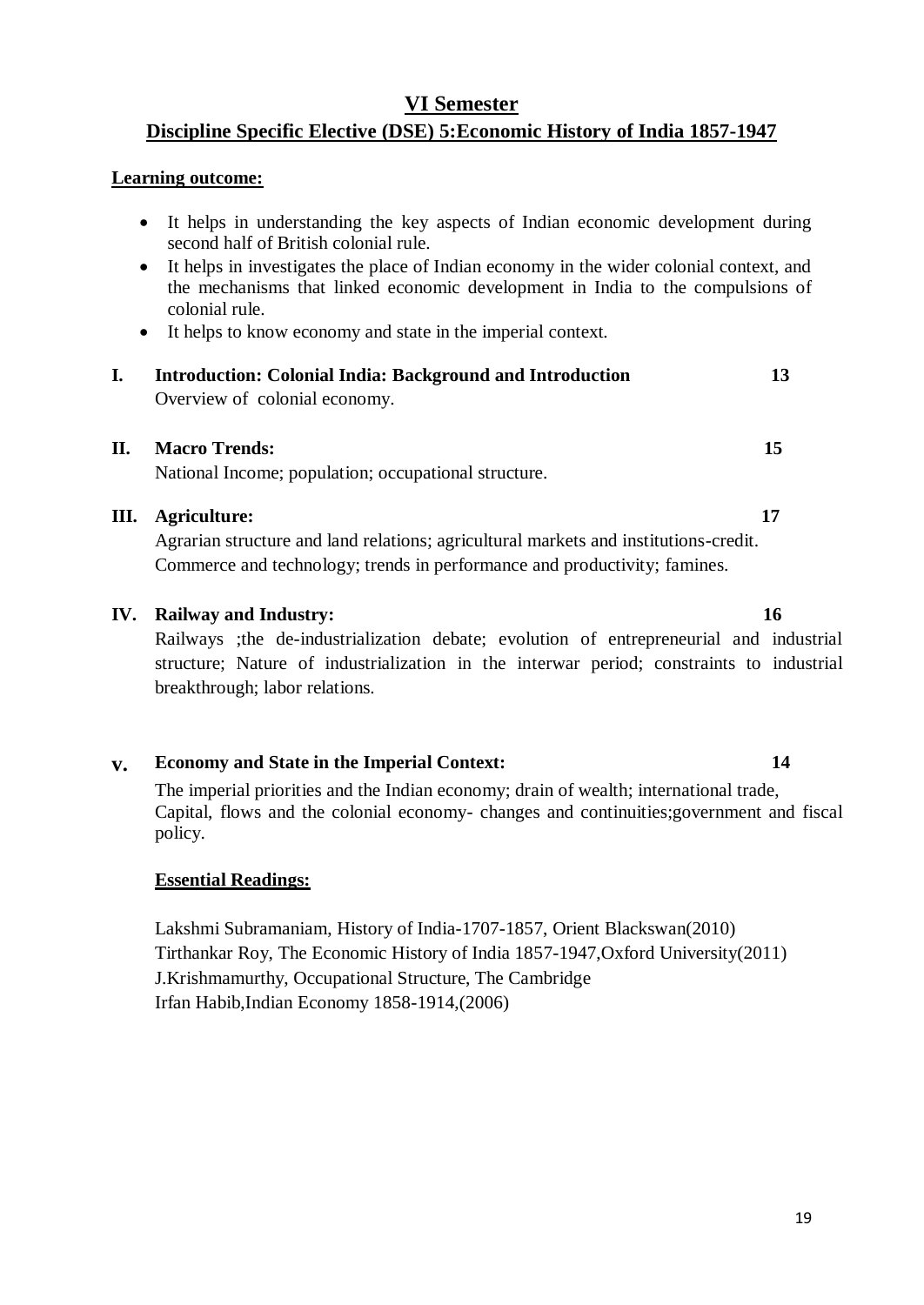# **VI Semester Discipline Specific Elective (DSE) 6:Public Finance**

#### **Learning outcome:**

- It helps the students to know the non-technical overview of government finances with special reference to India.
- It helps to know the knowledge of efficiency and equity aspects of Taxation of the centre, states and the local governments and the issues of fiscal federalism and decentralization in India.
- It helps the students in aiming towards careers in the government sector, policy analysis, business and journalism.

#### **I Introduction : 13**

Meaning, Nature and Scope of Public Finance, Difference between Public Economics and Public Finance.

#### **II Principles of Public Economics: 15**

Principle of maximum social advantage, Principle of allocation of resources; Test of maximum social advantage; Pareto's welfare Theory; Social welfare functions of modern governments; Distinction between private and public goods; Market imperfection; Externalities.

#### **III Public Revenue, Expenditure and Debt: 17**

- **a)** Public Revenue-Tax and Non-Tax Revenue-Cannons of Taxation.
- **b)** Public Expenditure-Principles of Public Expenditure and Wagner's Law of Increasing state Activities.
- **c)** Public Debt-Meaning-Causes-Burden and Redemption.

#### **IV Issues In Indian Public Finance:**

- a) Reforms in monetary and fiscal policies **16**
- b) Reforms in Indian Tax System.
- c) Central and State financial Relations.
- d) State and Local Finance.

#### **V Budget: 14**

Classification of Budget: Programme, performance budget and Zero base Budgetary deficits-Revenue and fiscal deficits; budgeting; Fiscal policy-meaning and objectives.

20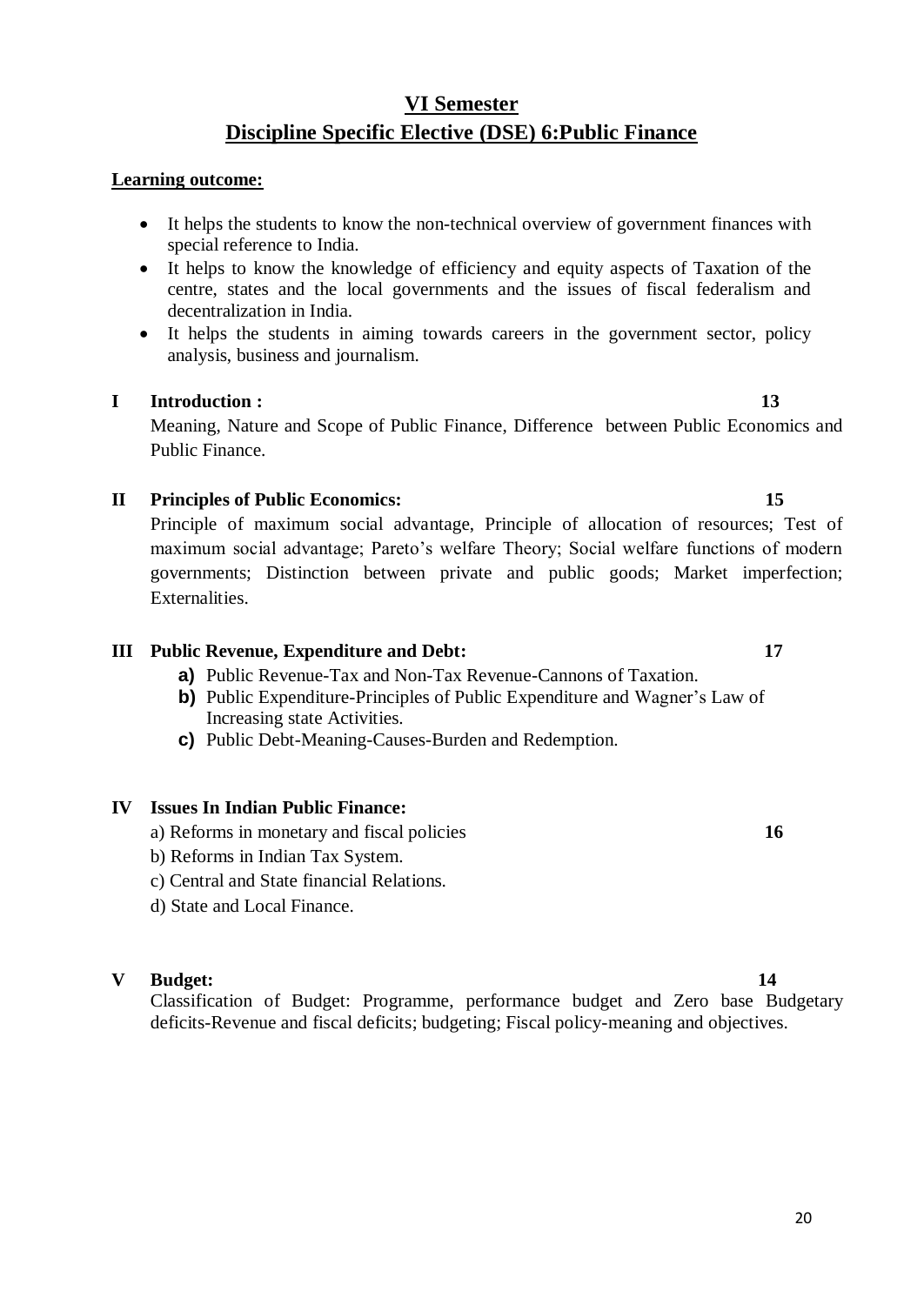Musgrave,R.A.and P.B.Musgrave,Public Finance in Theory and Practice,Mc-Graw Hill,1989 Mahesh Purohit,"Value Added Tax:Experience of India and other Countries' Gayatri Publications,2007

Kaushik Basu,and A.Maertens(ed).The Oxford Companion to Economics in India,Oxford University Press,2007

M.M.Sury,Government Budgeting in India, Commonwealth publishers,1990.

Shankar Acharya,'Thirty Years of tax reform' in India, Economic and Political Weekiy,May 2005.

Government of India, Report of the 13<sup>th</sup> Finance Commission.

Economic survey, Government of India(latest).

State Finances: A Study of Budgets, Reserve Bank of India(latest).

H.L.Bhatia-Public Finance(Sulthan Chand & Sons)

S.K.Singh-Public Finance in Theory & Practice(Himalayan Publications)

K.P.M.Sundaram & K.K.Andley-Public Finance(Sulthan Chand & Sons)

B.P.Tyagi- Public Economics(Himalayan Publications)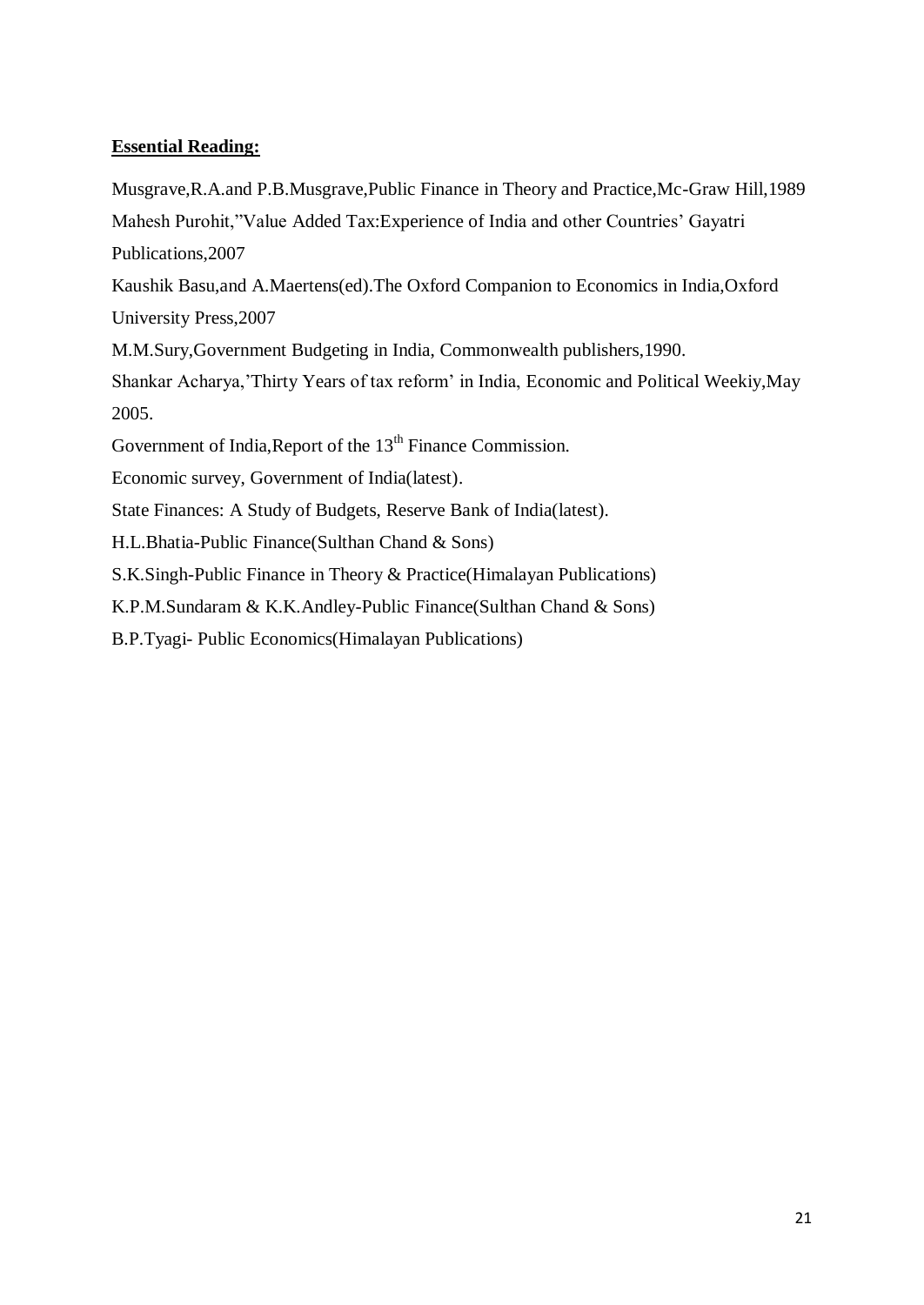# **GENERIC ELECTIVE-1 Introduction to Economics**

#### **Learning outcome:**

- It helps the non economic students to learn the basic concept of micro and macro economics.
- It gives knowledge on concepts of national income and GDP.
- The student learn measurement of NI, Methods of measuring NI, Importance and Difficulties.

#### **I. Introduction: 12**

 Economics, Meaning, Scope and need for the study. Concepts of Micro and Macro Economics – Micro Economics – scope – Importance and Limitations.

 Macro Economics – Scope – Importance and limitations. Scarcity and choice – Production Possibility Curve.

### **II. National income Accounting: 13**

 **a)**National income – Definition, Concepts of NI,GNP,NNP,GDP,NDP, Percapita income, Personal income, Disposable income, NI at factor cost, NI at market cost, nominal and real income, social accounting, Green GDP.

 **b)**Measurement of NI, Methods of measuring NI, Importance and Difficulties.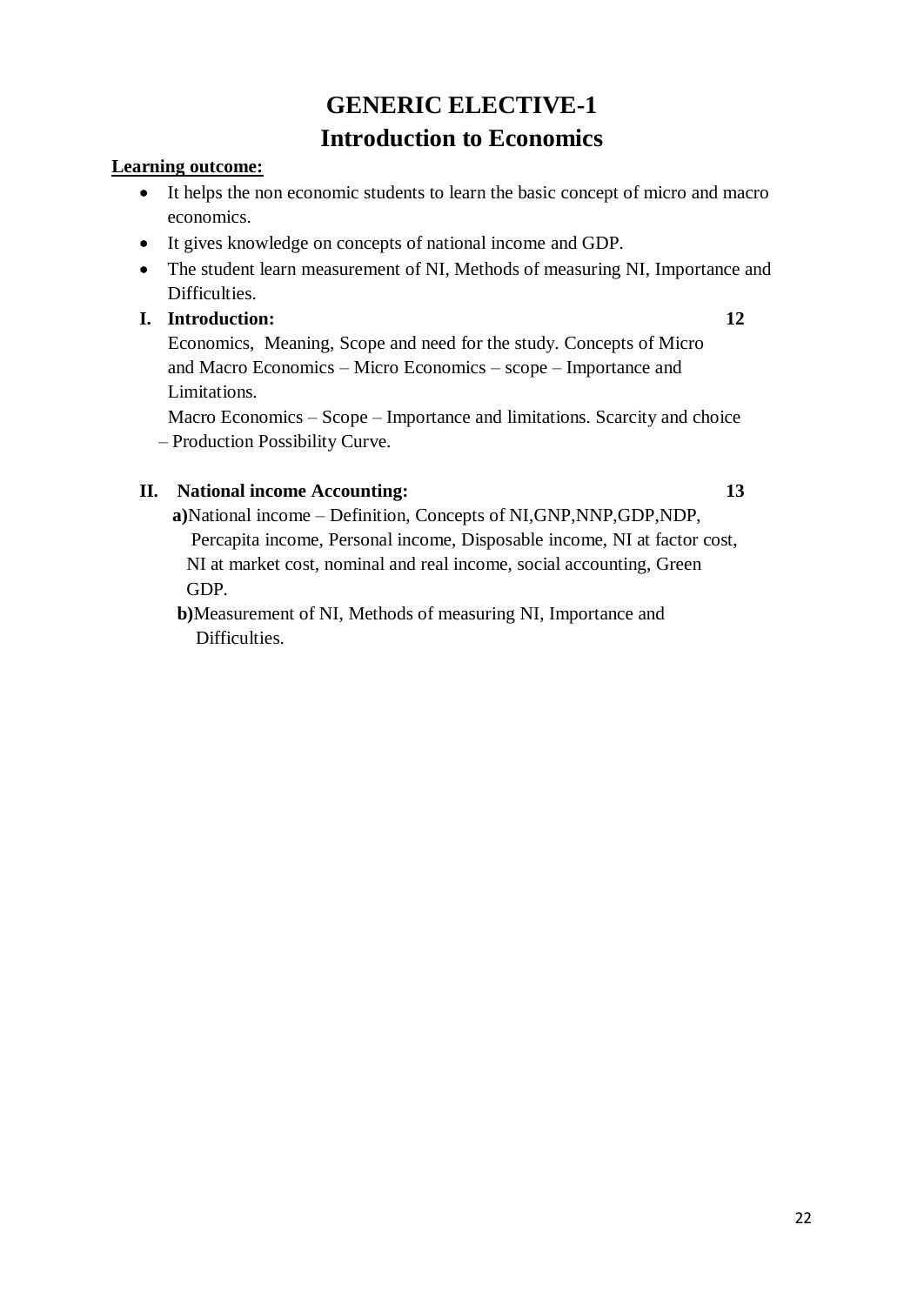# **GENERIC ELECTIVE-2 Money and Public Finance**

#### **Learning outcome:**

- The students are exposed to money and capital market.
- It helps in understanding the public finance.

#### **I. Money and Capital Market: 12**

- **a)** Money Meaning classification and functions Demand for and supply of money and determinants of money.
- **b)** Money market and Capital market: Money market Meaning, structure and instruments, Characteristics of Good money market. Capital market –Meaning structure and instruments.

#### **II. Public Finance: 13**

- **a)** Public Revenue Tax and Non tax revenue, Canon of taxation. Public Expenditure – Classification of public expenditure. Public Debt – Meaning and causes.
- **b)** Macro Economics Policies Monetary policy, Meaning, Objectives and instruments.

Fiscal Policy – Meaning, Objective and instrument.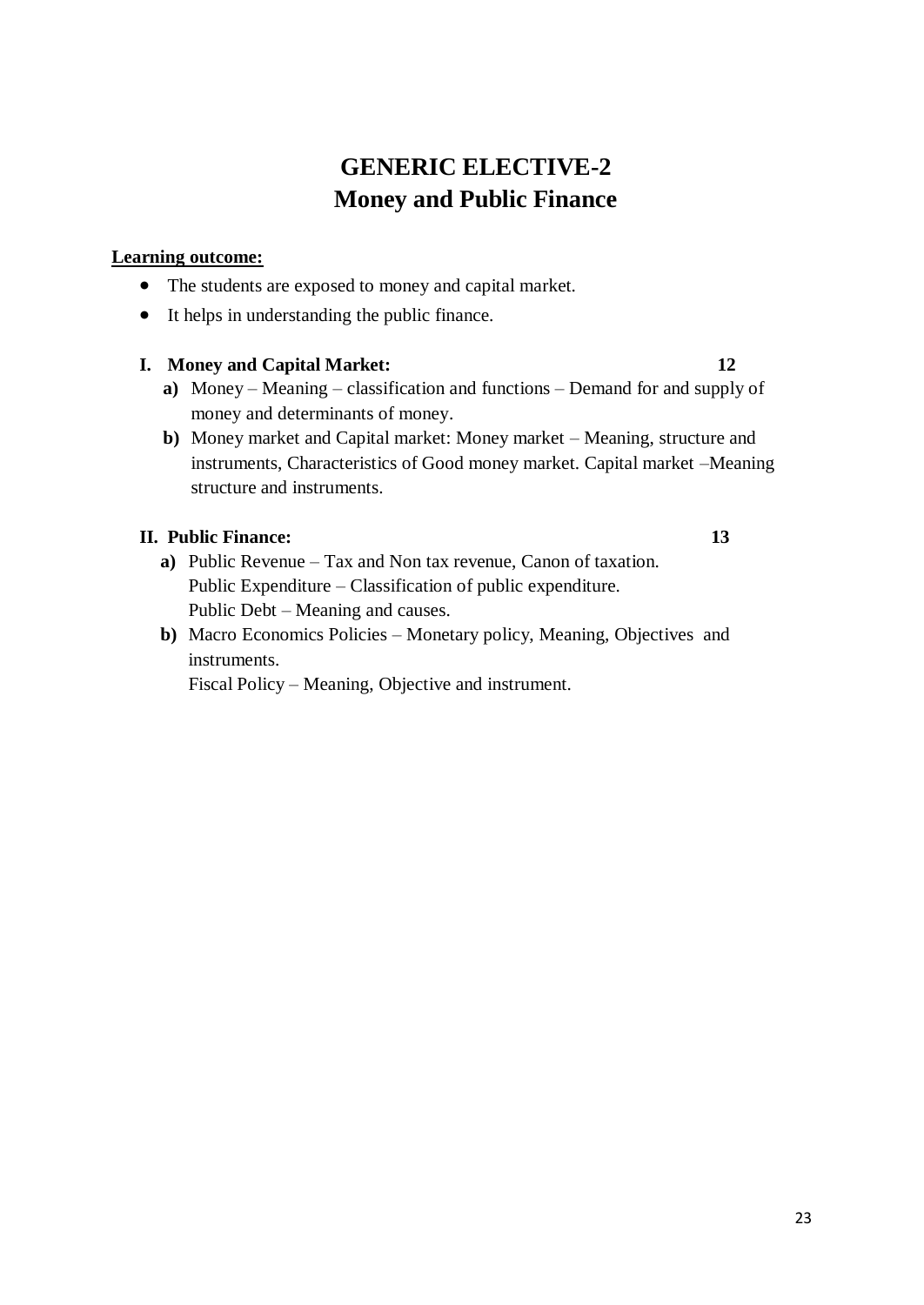#### **JSS COLLEGE FOR WOMEN (AUTONOMOUS) Saraswathipuram, MYSORE-09**

#### **QUESTION PAPER PATTREN B.A.ECONOMICS I, II, III, IV,V&VI Semester (CBCS Scheme)**

**Time:3 Hours** Max. Marks – 70

#### **PART-A**

 **I. Answer any Four questions.** 5x4=20

### **PART-B**

**II.** Answer any Two questions. 10x2=20

### **PART-C**

**III.** Answer any Two questions. 15x2=30

 **10) ------------------------------------------------------- 11) ------------------------------------------------------- 12) ---------------------------------------------------------**

### **Internal Assessment Segment I To VI Semesters**

| Test                                       | 10 marks |
|--------------------------------------------|----------|
| Sail Development (Tour/Field visit/Record) | 10 marks |
| <b>Viva and Seminar</b>                    | 10 marks |
| Total                                      | 30 marks |

24